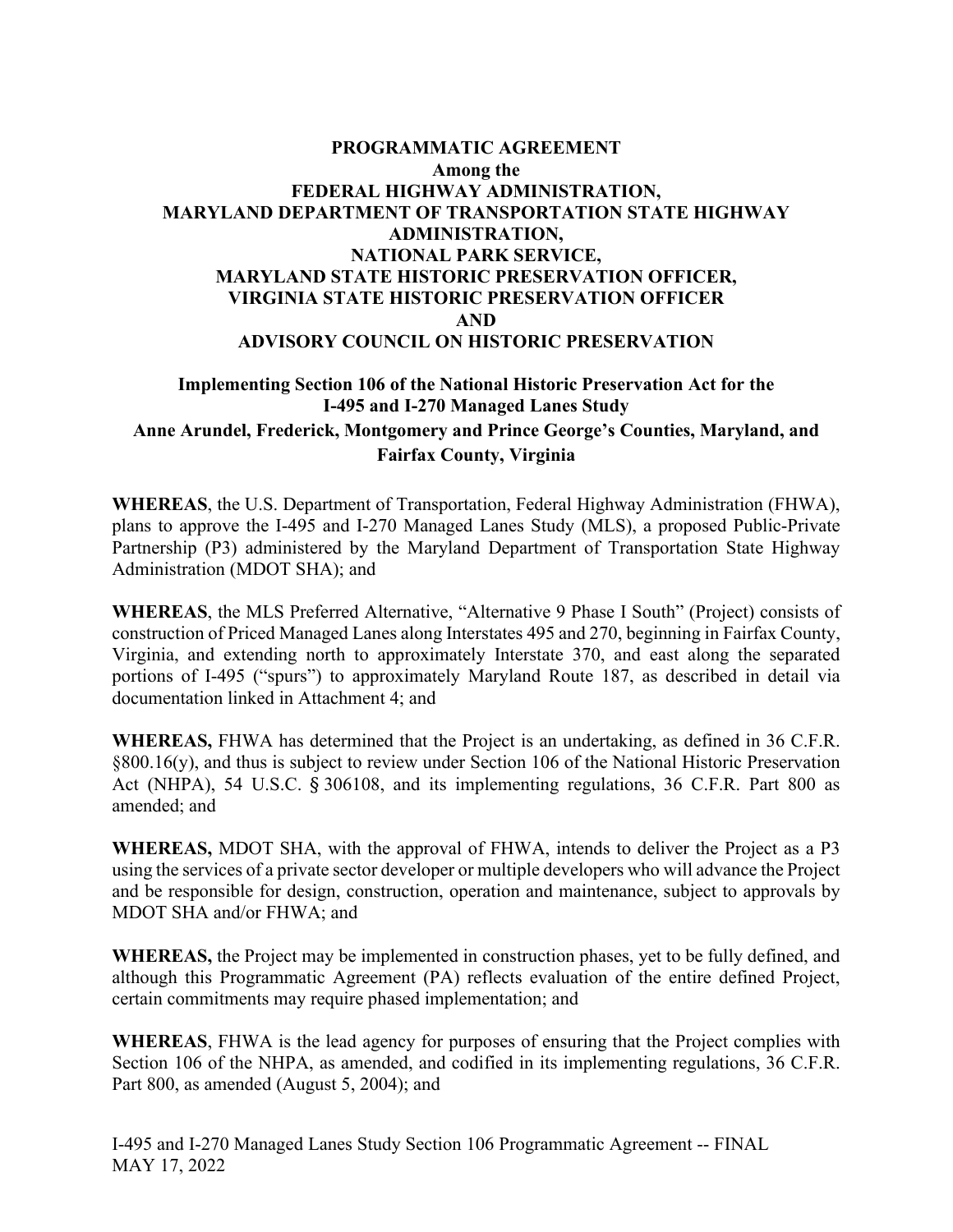**WHEREAS,** MDOT SHA, on behalf of FHWA, has established and updated the Area of Potential Effects (APE) for the project in consultation with the Maryland State Historic Preservation Office (MD SHPO) and Virginia State Historic Preservation Office (VA SHPO), encompassing the corridor project limits as described above, including areas of direct limits of disturbance, inclusive of all project elements with the potential to affect historic properties, such as identified natural resource and park mitigation sites, and a sufficient buffer for audible and visual effects where they may be likely to occur; a link to the detailed map of the APE is provided in Attachment 4; and

**WHEREAS**, the National Park Service (NPS) agrees FHWA is the lead federal agency for purposes of ensuring that the Project complies with Section 106 of the NHPA, as amended, and codified in its implementing regulations, 36 C.F.R. Part 800, as amended (August 5, 2004) and has agreed to participate in this PA as an Invited Signatory; and

**WHEREAS,** federal agencies which, at FHWA's invitation, designate FHWA as the lead federal agency for the Project may use this PA to fulfill their obligations under Section 106 of the NHPA according to 36 C.F.R. 800.2(a)(2), without the need for amendment of this PA, provided that FHWA follows the requirements of this PA; and

**WHEREAS,** NPS would authorize permanent use of the affected federal park property for the Project through coordination with FHWA for a Highway Deed Easement and would issue a permit for temporary use of land under its administration for construction-related activities. NPS intends to use this PA to comply with 36 C.F.R. Part 800, 54 U.S.C. § 100902, 36 C.F.R. Part 14; and

**WHEREAS,** the Project will involve the use of lands managed by the NPS within the Chesapeake and Ohio Canal National Historical Park, a unit of the National Park System, and the George Washington Memorial Parkway (GWMP), a unit of the National Park System, that includes the Clara Barton Parkway; and

**WHEREAS,** NPS is charged in its administration of the units of the National Park System to meet the directives of other laws, regulations, and policies including the NPS Organic Act as codified in Title 54 U.S.C. § 100101(a) to "conserve the scenery, natural and historic objects, and wild life in the System units and to provide for the enjoyment of the scenery, natural and historic objects, and wild life in such a manner and by such means as will leave them unimpaired for the enjoyment of future generations"; and

**WHEREAS**, the GWMP, a unit of the National Park System, with portions located in Montgomery County, Maryland; and Fairfax and Arlington Counties and the City of Alexandria in Virginia, was established following the authorization of the parkway pursuant to what is known as the Capper-Cramton Act, Public Law 71-284, 46 Statute 482 (1930), and came to be administered by NPS pursuant to Executive Order 6166 of June 10, 1933. The GWMP is on the National Register of Historic Places (NRHP) for its association with twentieth century parkway design, engineering, landscape architecture, park planning and conservation, commemoration, and an association with George Washington; and

**WHEREAS**, the Clara Barton Parkway is the portion of the GWMP that runs along the Maryland side of the Potomac River and which also became part of the National Park System through the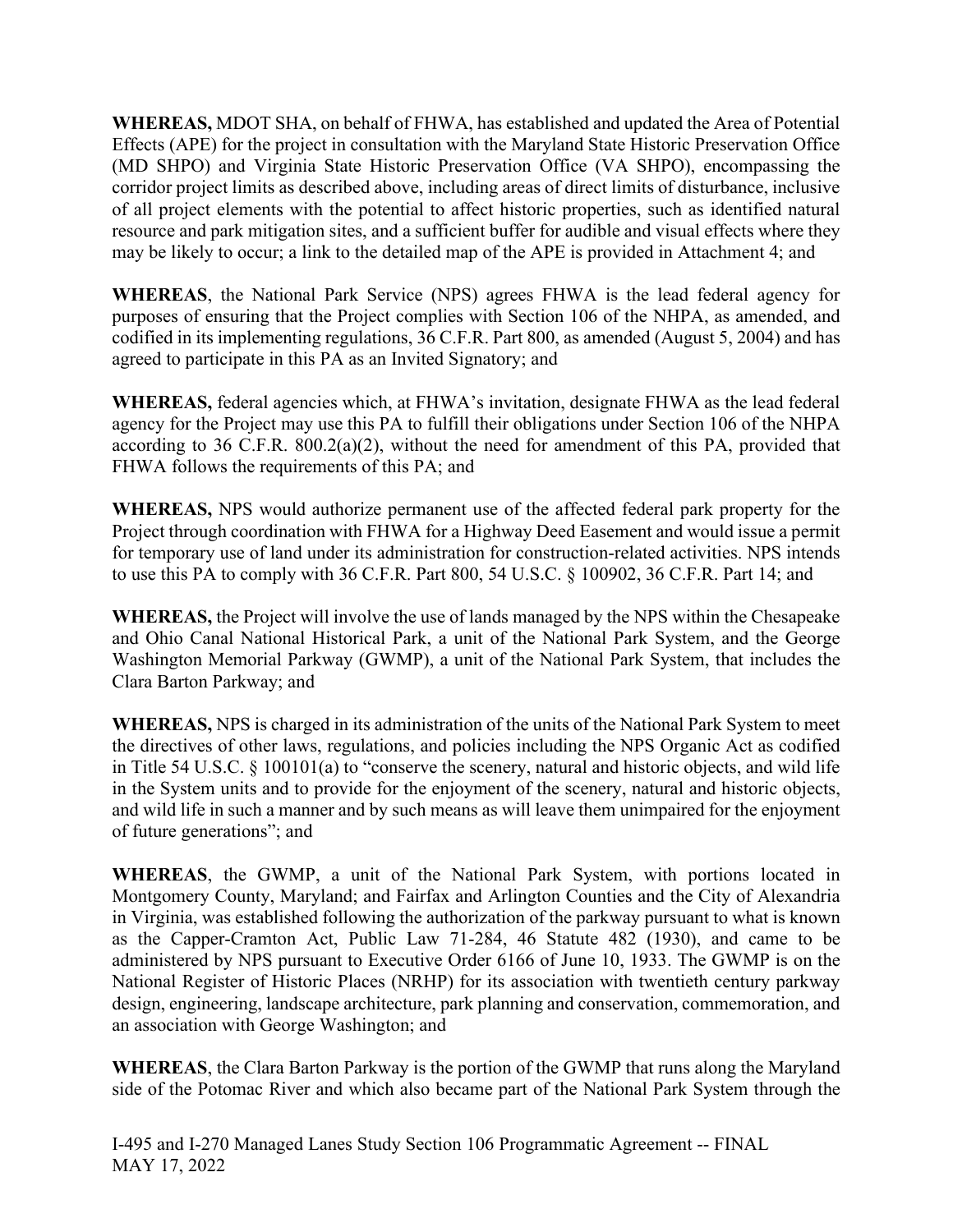Capper-Cramton Act (originally as the Maryland portion of the GWMP). The Clara Barton Parkway, as a portion of the GWMP, is also on the NRHP; and

**WHEREAS**, the Chesapeake and Ohio Canal National Historical Park, a unit of the National Park System, stretches along the Potomac River from Rock Creek at Georgetown in Washington, D.C., to Cumberland, Maryland, for 184.5 miles, was established as a national monument in 1961 and was then established as a national historical park by Congress in 1971, through Public Law 91-664 for the purpose of preserving and interpreting the 19th century transportation canal and its associated scenic, natural, and cultural resources; and providing opportunities for education and appropriate outdoor recreation. The Chesapeake and Ohio Canal National Historical Park is listed on the NRHP and contains more than 1,300 historic structures, including one of the largest collections of 19th century canal features and buildings in the national park system. The towpath and canal cross underneath I-495 at the American Legion Bridge, in Bethesda, Maryland; and

**WHEREAS,** FHWA has elected to phase the identification, evaluation, and effects assessment of certain portions of the APE and historic properties where unavailability of access or design information precluded such identification, evaluation and assessment, as provided in 36 C.F.R. 800.4(b)(2), and 36 C.F.R. 800.5(a)(3); and

**WHEREAS**, FHWA will ensure additional identification, evaluation, and assessment is completed in a timely manner prior to final design and construction, to allow for meaningful consultation and practical opportunities to avoid, minimize, or mitigate for any potential adverse effects to historic properties; and

**WHEREAS**, FHWA has initiated consultation pursuant to 36 C.F.R. 800.3(c) with the MD SHPO by letter on April 12, 2018 and the VA SHPO by letter on May 14, 2019, and the term "SHPO" is used to refer to both state offices when one is not specified; MDOT SHA on behalf of FHWA will continue to consult with the appropriate SHPO and consulting parties under the terms of this PA in order to identify historic properties, assess the effects of the Project on historic properties, and, if necessary, resolve adverse effects to historic properties; and

**WHEREAS,** FHWA, pursuant to 36 C.F.R. 800.6(a)(1)(i)(C), on March 26, 2018, initiated Section 106 consultation with the Advisory Council on Historic Preservation (ACHP), and the ACHP has chosen to participate in the consultation pursuant to 36 C.F.R. 800.6(a)(1)(iii); and

**WHEREAS**, FHWA, pursuant to 36 C.F.R. § 800.10(c), invited the Secretary of the Interior (Secretary) to participate in consultation by letter dated March 16, 2020, as the Project includes National Historic Landmarks (NHL) within the APE, and the National Park Service, National Capital Area NHL Program (NPS-NHL) has represented the Secretary concerning the NHLs within the Project throughout consultation and will continue to participate in future consultations involving the NHLs, and

**WHEREAS**, FHWA, ACHP, MDOT SHA, and the MD SHPO, under the *Amended Programmatic Agreement Among the Federal Highway Administration, the Maryland Department of Transportation State Highway Administration, the Advisory Council on Historic Preservation, the Maryland State Historic Preservation Officer, Implementing Section 106 of the National*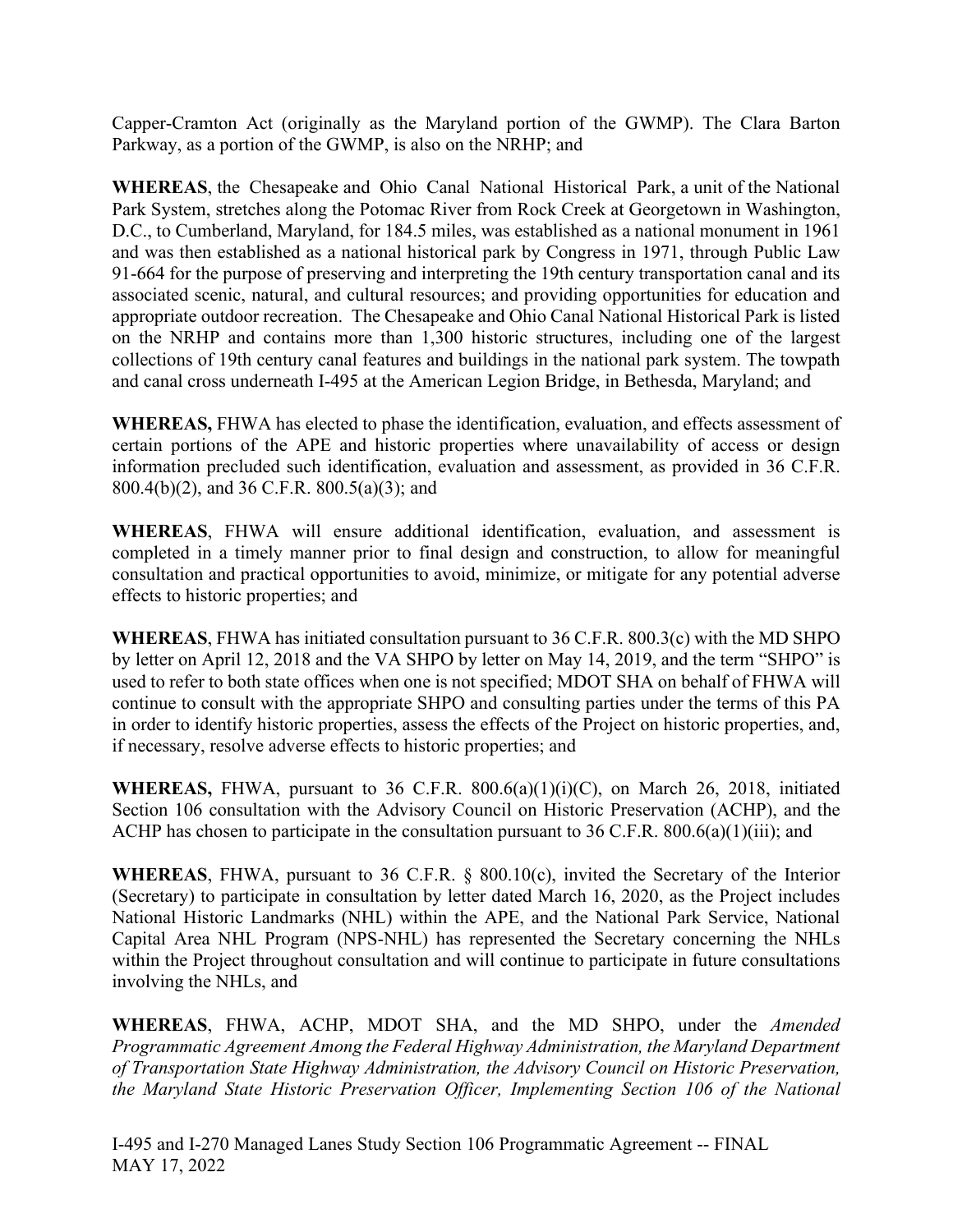*Historic Preservation Act for the Federal-aid Highway Program in Maryland* ("Statewide PA", linked in Attachment 4), have agreed to delegate certain authorities relating to Section 106 of the NHPA to MDOT SHA for Federal-aid Highway Projects in Maryland; and

**WHEREAS,** MDOT SHA, pursuant to the Statewide PA, employs professionals meeting the Secretary of the Interior's Professional Qualifications Standards (48 Fed. Reg. 44738-39, September 29, 1983) with experience and background in the fields of archaeology, architectural history and/or history who will oversee implementation of stipulations in this PA; and

**WHEREAS,** MDOT SHA, on behalf of FHWA, pursuant to 36 C.F.R. 800.4(a)(1), has established and updated the APE for the Project in consultation with the MD and VA SHPO, has identified historic properties within the APE, and has identified adversely affected properties, as described in the *Draft Section 106 Technical Report* of January 2020 and subsequent documentation (linked in Attachment 4); and

**WHEREAS,** MDOT SHA and FHWA, pursuant to 36 C.F.R 800.2(d) have sought and considered the views of the public regarding the Project's effects on historic properties by providing notice and information in following its public involvement procedures under the National Environmental Policy Act (NEPA); and

**WHEREAS,** MDOT SHA, during the course of consultation, has invited the parties listed in Attachment 2 to participate in consultation on the Project; and

**WHEREAS,** the parties listed in Attachment 3, based on their relationship to specific actions as specified in this PA, or interest in historic properties affected by the project, have been invited to be consulting parties and concur by signing this PA; and

**WHEREAS**, MDOT SHA and FHWA have initiated consultation with Federally recognized Native American tribal nations (Tribes) listed in Attachment 2 and provided the Tribes with information about the Project. MDOT SHA, on behalf of FHWA, has invited the same Tribes to be consulting parties, as shown in Attachment 3, and concur by signing this PA; and

**WHEREAS,** FHWA has invited MDOT SHA and NPS to be invited Signatories to this PA, based on their responsibilities for implementation of its terms, and all Signatories, required and invited, are referred to as "Signatories" to this document; and.

**WHEREAS**, FHWA has determined that the Project will have an adverse effect on NRHP-listed or eligible properties ("historic properties") including the George Washington Memorial Parkway (Clara Barton Parkway), the Chesapeake and Ohio Canal National Historical Park, the Washington Biologists' Field Club on Plummers Island, Gibson Grove African Methodist Episcopal Zion Church, archaeological sites 44FX3922 (Dead Run Ridges Archaeological District), 44FX0374, 44FX0379, 44FX0389, 18MO749 and 18MO751; that additional effects may not be completely known; and that FHWA intends to use this PA to comply with 36 C.F.R. Part 800, 54 U.S.C. § 100902, 36 C.F.R. Part 14 and to govern the implementation of the Project and the resolution of adverse effects.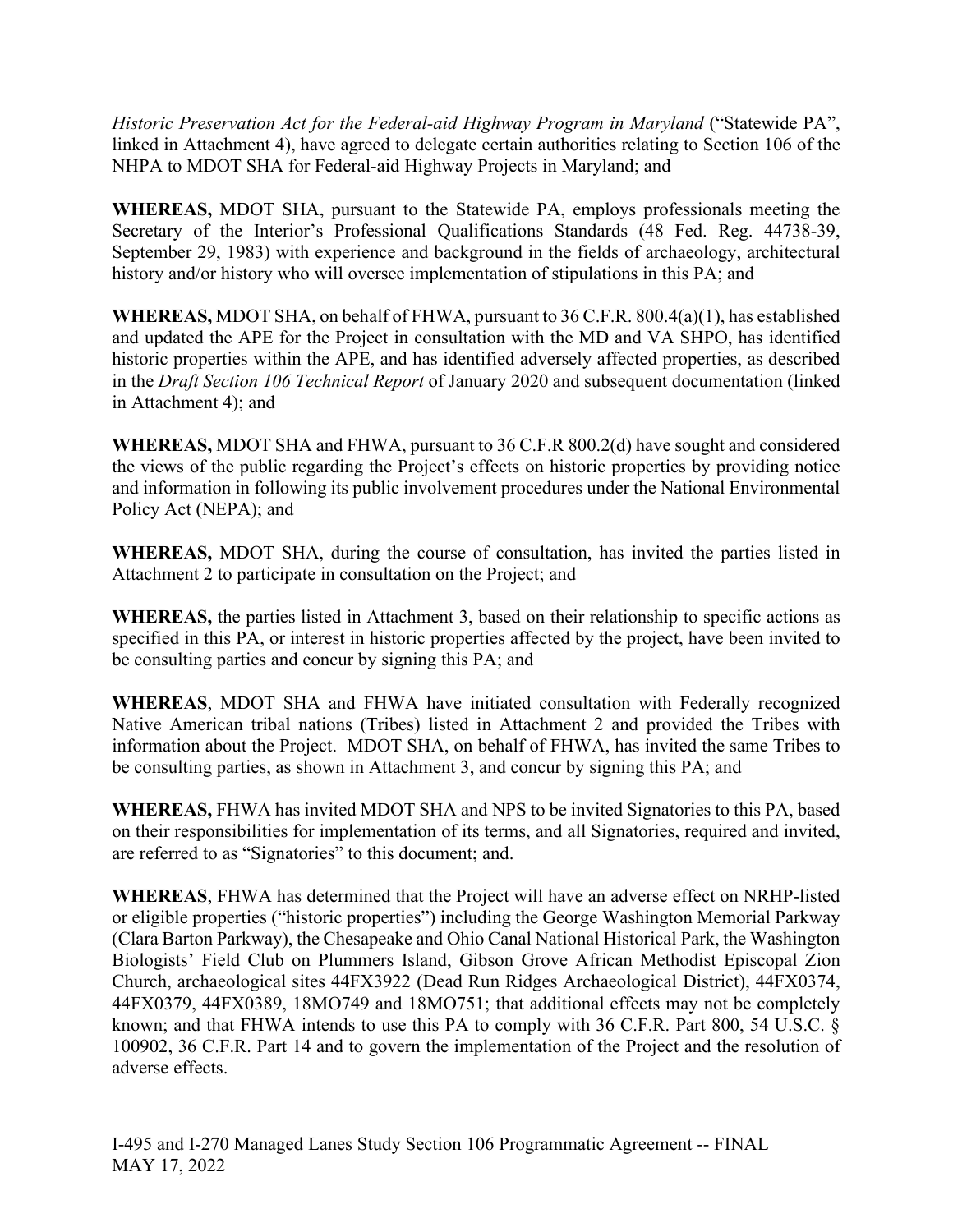**NOW, THEREFORE**, FHWA, NPS, ACHP, MDOT SHA, MD SHPO, and VA SHPO, (hereinafter "Signatories") agree that the Project will be implemented in accordance with the following Stipulations in order to take into account the effect of the Project on historic properties and that these Stipulations will govern compliance of the Project with Section 106 of the NHPA until this PA expires or is terminated.

# **Stipulations**

# **I. Roles and Responsibilities**

**A. FHWA** is the lead federal agency and is responsible for ensuring the terms of this PA are carried out.

**B. MDOT SHA** is delegated authority by FHWA under this PA and the Statewide PA to continue defined aspects of consultation, Project compliance review, and mitigation implementation. MDOT SHA will be primarily responsible for implementation of this PA excepting where otherwise specified. Additionally:

1. MDOT SHA will enter into agreements with one or more developers to design, build, and operate the Project. MDOT SHA will ensure the work of the developer or developers conforms to the requirements of this PA and may task the developer(s) with assistance with certain commitments (such as contextsensitive design); however, MDOT SHA may not delegate consultation obligations or other responsibilities specified in this PA to the developer(s).

2. MDOT SHA will require the developer(s) to retain professionals meeting the Secretary of the Interior's Professional Qualifications Standards (48 Fed. Reg. 44738-39, September 29, 1983) with experience and background in the fields of archaeology, architectural history and/or history for the duration of design and construction to assist with design commitments, liaise with MDOT SHA cultural resources staff and facilitate compliance with this PA.

3. MDOT SHA, on behalf of FHWA, will consult with the relevant SHPO(s) for actions under this PA and 36 C.F.R. 800.

**C. NPS** is charged in its administration of the units of the National Park System to meet the directives of other laws, regulations, and policies including the NPS Organic Act as codified in Title 54 U.S.C. § 100101(a).

**D. SHPO**: The Maryland Historical Trust (MD SHPO) has jurisdiction as established in the NHPA for historic properties in Maryland. The Virginia Department of Historic Resources (VA SHPO) has jurisdiction as established in the NHPA for historic properties in Virginia. The SHPOs will:

1. Respond to requests from MDOT SHA for concurrence on eligibility determinations, effect determinations, and technical documents within a 30-day review period unless otherwise specified in this PA, or MDOT SHA specifically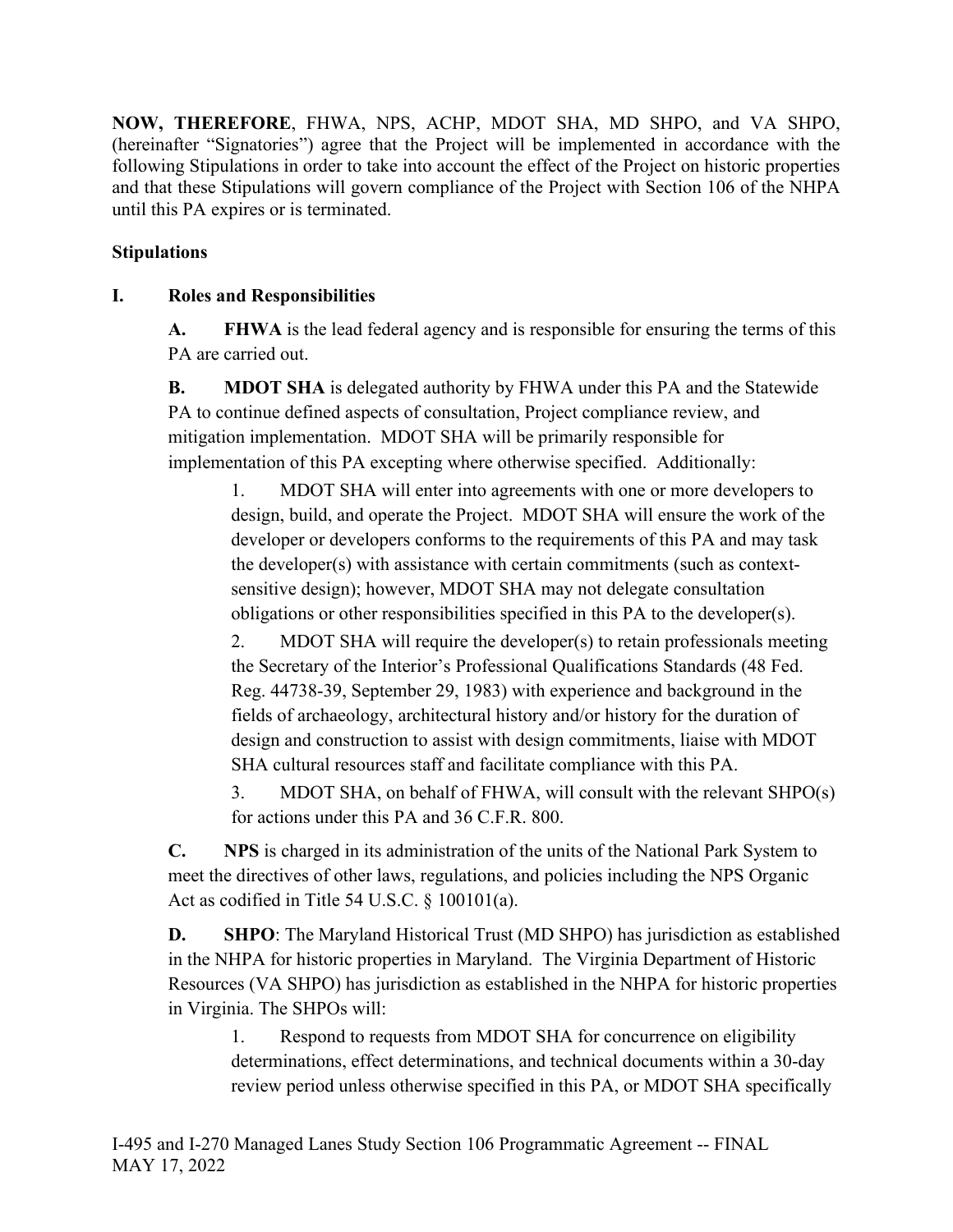provides for an extended review period at the time of submittal. MDOT SHA and FHWA may assume concurrence or no objection to determinations and submittals if no response is received within 30 days, if no extended timeline is specifically established in the review request or if no timeline is specified in 36 C.F.R. 800. All durations referenced in this PA refer to calendar days.

2. Provide written comments, share general technical assistance/guidance, and make available to MDOT SHA or its designates survey records or other documents necessary to fulfill the requirements of this PA.

**E. ACHP** will provide policy guidance, provide comment on issues that may arise as requested by parties to this PA, and participate in dispute resolution as specified in Stipulation XIII.

## **F. Consulting Parties/Public**

1. MDOT SHA has consulted with or provided the opportunity to consult to the parties listed in Attachment 2 prior to finalizing this PA. Because the Preferred Alternative no longer affects numerous historic properties identified in earlier alternatives considered, several parties listed in Attachment 2 no longer have a demonstrable interest in historic properties affected by the Project. Parties listed in Attachment 3 continue to have a defined relationship to the Project and have been invited to concur in this PA.

2. MDOT SHA will provide all consulting parties in Attachment 3, regardless of concurring status, with opportunities to consult on Project changes or new elements with the potential to affect historic properties. MDOT SHA will offer other appropriate consulting parties the opportunity to rejoin or newly join consultation in the event of new or revised Project elements. Consulting parties may sign this PA as concurring parties at any time after execution of the PA with the invitation of MDOT SHA or FHWA. Additional consulting parties may be included in Attachment 3 without the need to amend this PA.

3. Concurrence with the PA by a party does not necessarily indicate that the party supports the Project, the Preferred Alternative, or endorses all stipulations of this PA, but rather indicates the desire of such parties to acknowledge consultation and/or remain involved in implementation of specific terms of this PA.

4. MDOT SHA will provide for notification of the public for substantial changes to the Project that would result in an expanded APE or new effects to historic properties consistent with 36 CFR 800.8(c)(1)(iv) and procedures under NEPA to ensure ongoing opportunities for public input. As appropriate, this process may identify new consulting or concurring parties who may wish to join the PA at a later time in response to Project refinement.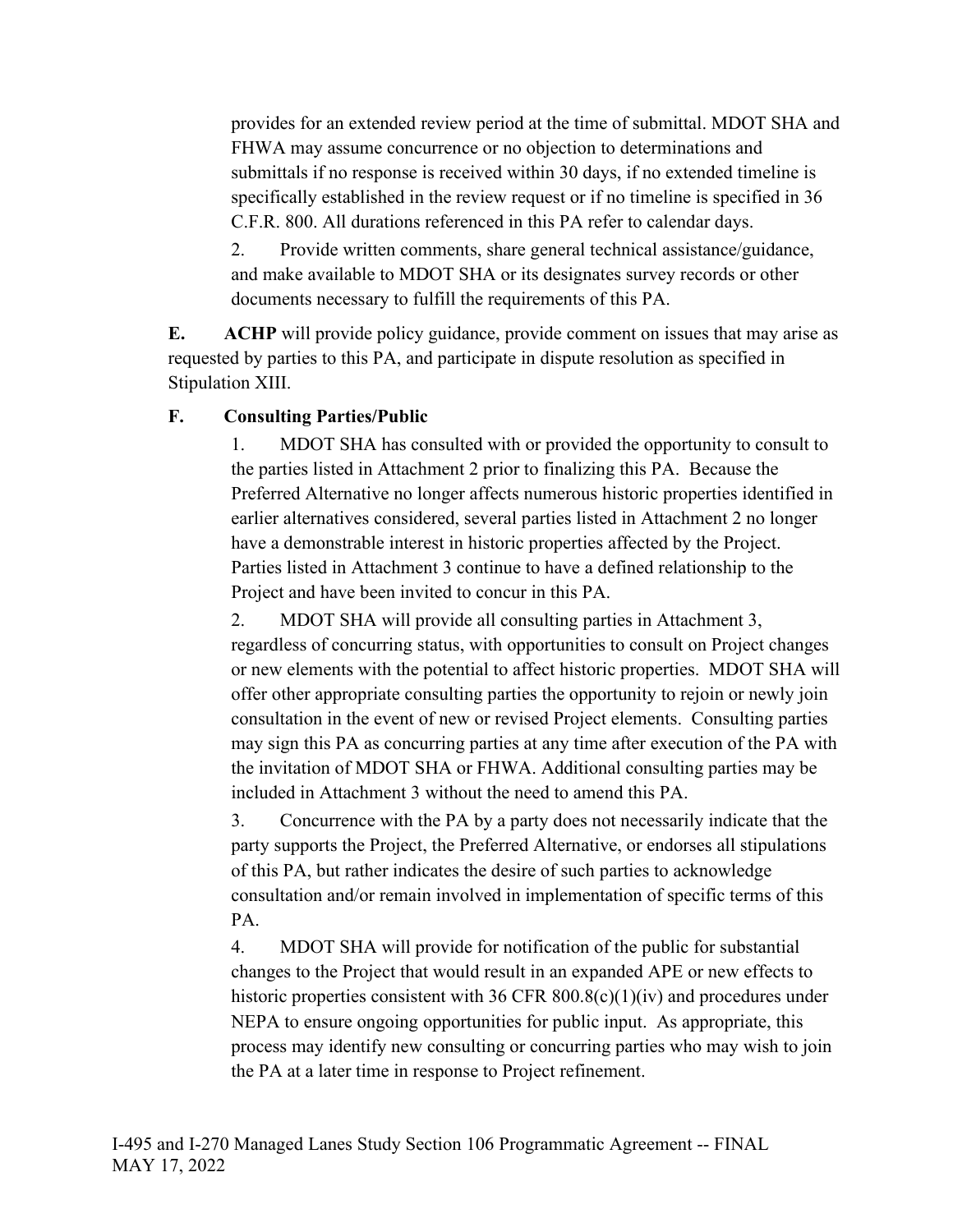### **II. Professional Standards**

**A.** Guidelines, standards and regulations relevant to this PA and its purposes are listed below, and links to these documents are found in Attachment 4. Additionally, it is the intention of the Signatories to interpret this PA to incorporate any subsequent standards, revisions of standards, or applicable guidance issued by the Secretary, ACHP, or MD SHPO or VA SHPO as then in force during this PA.

1. 36 C.F.R. Part 800: Protection of Historic Properties, as amended (2004);

2. *Secretary of the Interior's Standards and Guidelines for Archeology and Historic Preservation* (1983);

3. Secretary of the Interior's Professional Qualifications Standards (48 Fed. Reg. 44738-39, September 29, 1983)

4. *Standards and Guidelines for Archeological Investigations in Maryland* (Shaffer and Cole 1994), including *Technical Update No. 1 of the Standards and Guidelines for Archaeological Investigations in Maryland: Collections and Conservation Standards* (2018);

5. *Standards and Guidelines for Architectural and Historical Investigations in Maryland* (Maryland Historical Trust, Revised 2019);

6. *Guidelines for Conducting Historic Resources Survey in Virginia* (Virginia Department of Historic Resources, revised September 2017)

7. 36 C.F.R Part 79: Curation of Federally-Owned and Administered Archaeological Collections

8. *NPS Museum Handbook,* National Park Service, revised 2019

9. Program Comment for Actions Affecting Post-1945 Concrete Steel Bridges (77 FR 68790);

10. *Exemption Regarding Historic Preservation Review Process for Effects to the Interstate Highway System* (ACHP Program Comment, 2005)

11. *Section 106 Archaeology Guidance* (ACHP, 2009)

12. Policy Statement Regarding Treatment of Burial Sites, Human Remains and Funerary Objects (ACHP February 2007);

13. National Register of Historic Places Bulletin 15, *How to Apply the National Register Criteria for Evaluation* (National Park Service revised 1997), National Register of Historic Places Bulletin 16A, *How to Complete the National Register Registration Form* (National Park Service revised 1997), and other National Register Bulletins as applicable

14. NPS Management Policies – Section 5, Cultural Resource Management (2006)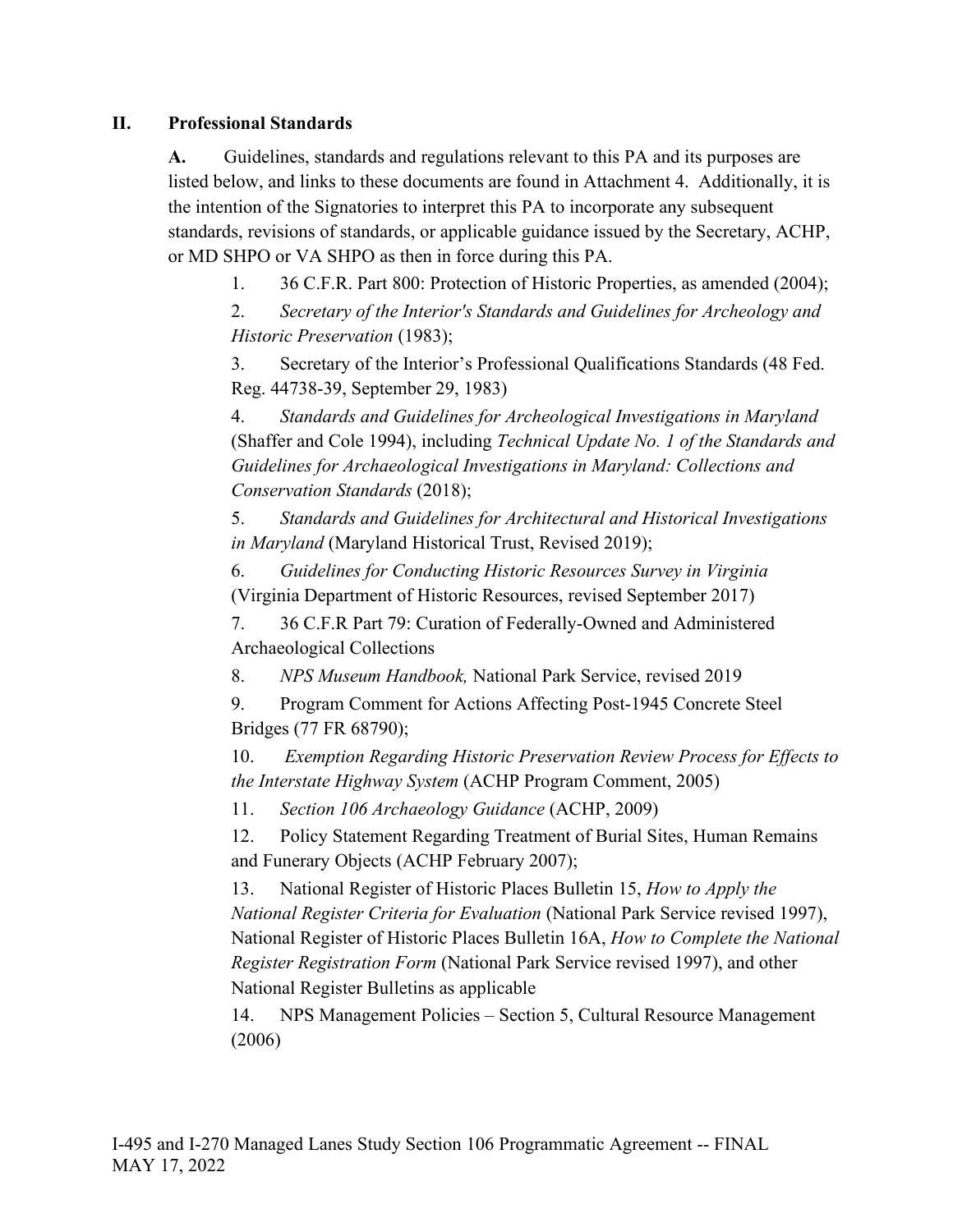15. Secretary of the Interior's Standards for the Treatment of Historic Properties (1995, Revised 2017); and accompanying guidelines for Treatment of Historic Properties (1995, Revised 2017) and Cultural Landscapes (1996)

## **III. General Project Section 106 Commitments**

**A.** MDOT SHA will implement mitigation concurrent with construction phasing where impacts will occur; in the event that the Project is modified or certain elements causing adverse effects are not constructed, MDOT SHA will notify Signatories and consulting parties of the change at such time as a final decision is made to remove such elements and amend the PA as necessary.

**B.** MDOT SHA cultural resources staff who meet Secretary of the Interior's Professional Qualifications Standards will oversee implementation of all mitigation commitments and other terms of this PA.

**C.** Consultation on Reforestation and other Mitigation Sites

1. MDOT SHA is obligated to provide reforestation mitigation for the Project pursuant to the Maryland Reforestation Law (MD Nat Res Code § 5- 103). Reforestation must occur within 2 years or 3 growing seasons of completion of construction. MDOT SHA is also coordinating with the NPS to identify reforestation sites to account for impacted NPS-managed lands. The locations to be used for reforestation are not yet fully identified. Reforestation activities may take the form of conservation easements or other noninvasive activities which would not affect historic properties. MDOT SHA will not consult on easements or conservation actions where no ground disturbance is involved. If areas outside the APE are identified for reforestation where new plantings or other activities with the potential to affect historic properties are identified, MDOT SHA will consult in accordance with Stipulation IV to add such areas to the APE, identify historic properties, and evaluate effects to historic properties. MDOT SHA will avoid adverse effects to historic properties to the maximum extent practicable in selecting reforestation planting sites. If adverse effects are unavoidable, MDOT SHA will amend this PA in accordance with Stipulation XII to resolve any such adverse effects.

2. As Project development proceeds, additional and revised mitigation or enhancement locations for impacts to resources other than historic properties may be identified. These resources include, but are not limited to wetlands, stormwater, and parks. To account for effects to historic properties at these locations, when actions are proposed at such locations that may affect historic properties, MDOT SHA will amend the APE and follow the procedure described in Stipulation IV below.

## **IV. Consultation Regarding Project Development**

I-495 and I-270 Managed Lanes Study Section 106 Programmatic Agreement -- FINAL MAY 17, 2022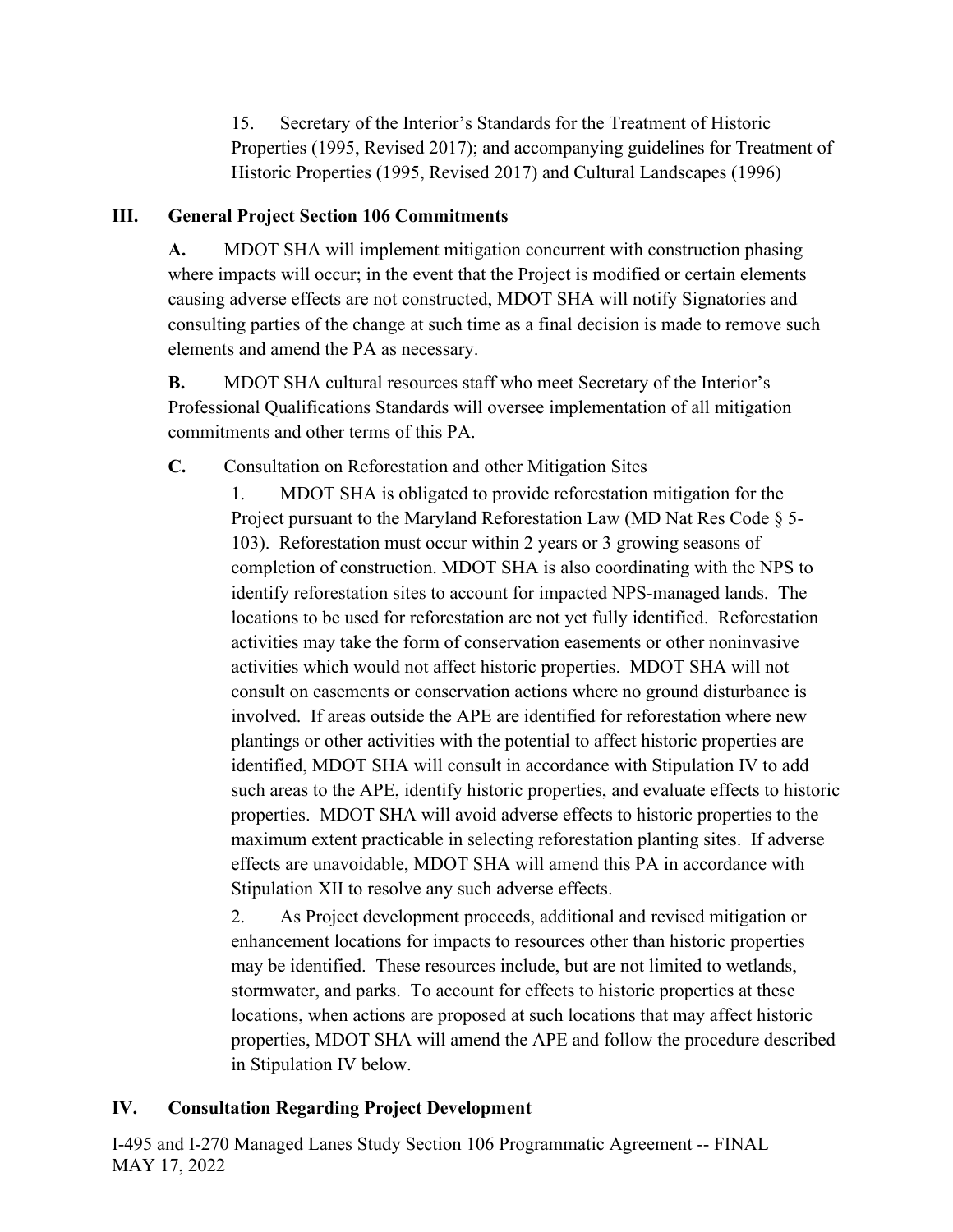**A.** Further consultation requirements regarding specific historic properties affected by the Project are described in Stipulation V. As project design advances or ancillary activities not currently known are identified, MDOT SHA will initiate consultation with SHPOs and other consulting parties (as described below) using the following process.

1. MDOT SHA cultural resources staff will review proposed changes that affect project location, design, methods of construction, materials, or limits of disturbance (LOD), for potential new effects to historic properties. Should these changes necessitate an expansion of the APE, or if the changes would affect known or potential historic properties differently than described in this PA, MDOT SHA will consult on behalf of FHWA as described in Stipulation IV.B below.

2. If MDOT SHA, working with the developer(s), finds design or construction solutions that avoid or further minimize adverse effects to historic properties, MDOT SHA will consult in accordance with the procedures in Stipulation IV.B to seek concurrence with any updated determinations of effect, and amend this PA in accordance with Stipulation XII.

3. MDOT SHA, on behalf of FHWA, will consult upon changes to the LOD within the existing APE where additional archaeological investigation is recommended in the Cultural Resources Technical Report or where such recommendations are identified in subsequent consultation documentation, including the treatment plans described in Stipulations VI and VII.

4. MDOT SHA, on behalf of FHWA, will consult as specified elsewhere in this PA regarding specific stipulations, including Monitoring of Performance (Stipulation VIII).

**B.** MDOT SHA, on behalf of FHWA, consistent with the principles described in 36 C.F.R.  $\S$ § 800.3 – 6, will consult with the appropriate SHPO(s), Signatories, concurring parties to this PA, Tribes who may ascribe religious and cultural significance to properties pursuant to 36 C.F.R. § 800.3(f)(2), local public agencies with jurisdiction and other consulting parties identified for this undertaking as appropriate on:

1. Amendments to the APE, consistent with 36 C.F.R. § 800.16(d), including identification and documentation of any new historic properties within the amended APE consistent with  $36$  C.F.R  $\S$  800.4(a) and (b).

2. New or revised determinations of eligibility for historic properties within the APE as described above, consistent with  $36$  C.F.R  $\S$  800.4(c).

3. New or revised assessment of effects to historic properties within the APE as described above, consistent with 36 C.F.R § 800.5.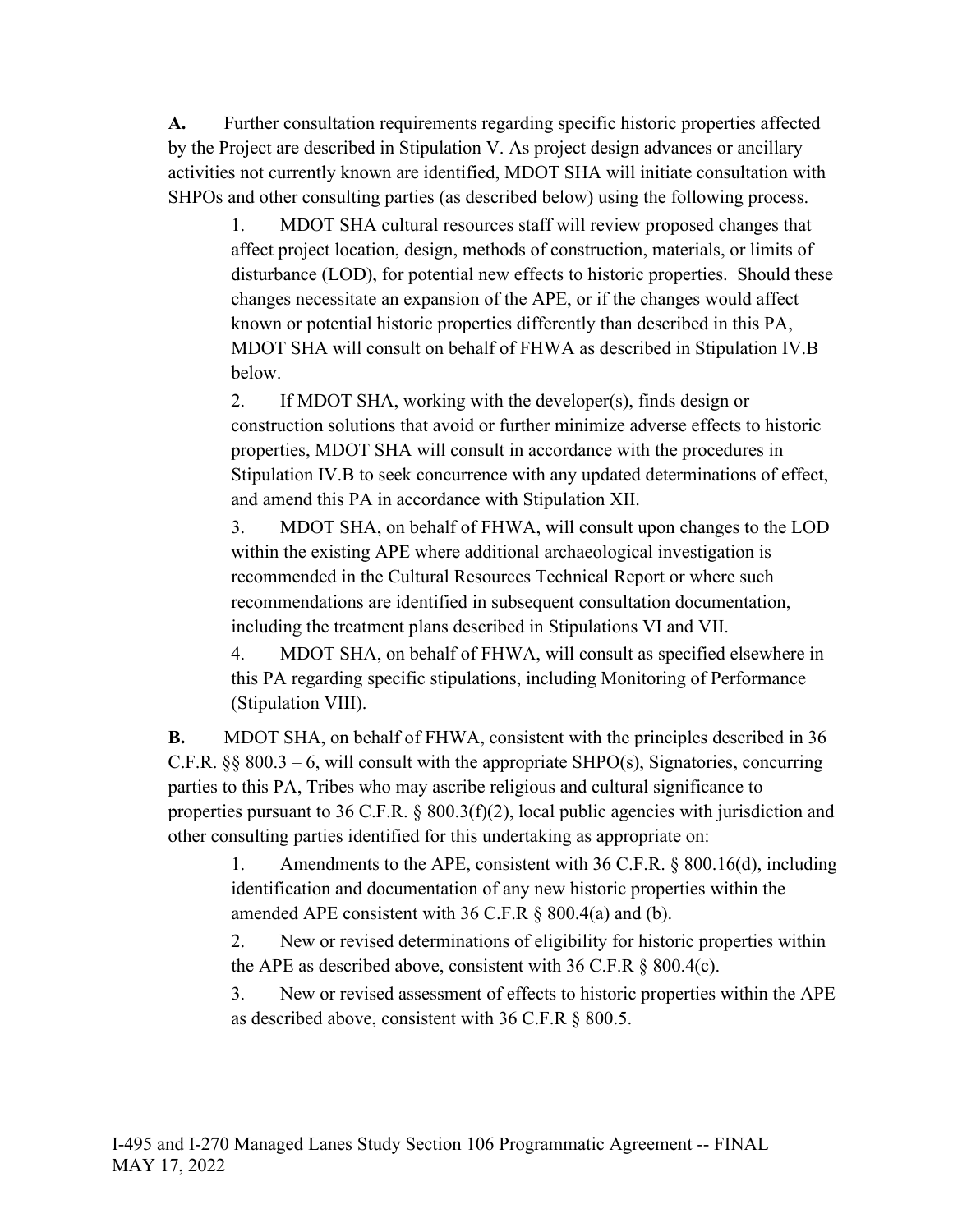4. If MDOT SHA determines there are any new adverse effects to historic properties, it will notify FHWA. MDOT SHA and FHWA will consult with the SHPO and identified consulting parties to resolve the adverse effects consistent with 36 C.F.R § 800.6, including alternatives to avoid, minimize or mitigate such adverse effects; MDOT SHA and FHWA will follow the procedures in Appendix 3 and/or amend this PA as necessary to document such resolution of any new adverse effects.

**C**. MDOT SHA will consult with the relevant SHPO(s), Signatories, Tribes, and appropriate consulting parties on archaeology inventory, archaeological evaluations for NRHP eligibility, and effect determinations for archaeological historic properties.

**D.** MDOT SHA will provide consultation materials in written or electronic form, and follow timelines for comment opportunity as specified in Stipulation I. D.

# **V. Property-Specific Commitments**

MDOT SHA will be responsible for ensuring the following mitigation and commitments are carried out, under the oversight of FHWA. MDOT SHA will either complete mitigation itself or enter into legally binding agreements with partner agencies to ensure the following stipulations are fulfilled, subject to the requirements of each stipulation below. Mitigation and commitments will be implemented by authorized construction phase, unless there is opportunity to provide advanced mitigation that is mutually agreeable to all parties, is feasible to advance, and is identified by MDOT SHA as a priority. All commitments regarding design-review with consulting parties will be conducted in a timely manner prior to final design and construction, to allow for meaningful consultation and practical opportunities to influence design to avoid impacts or ensure compatibility to the extent practicable with historic properties. Preliminary engineering activities to support design of future phases, such as geotechnical studies or other similar, minimally invasive activities with limited potential to affect historic properties may proceed within the APE prior to construction authorization and will not require consultation or advance mitigation.

## **A. George Washington Memorial Parkway (including Clara Barton Parkway)**

1. MDOT SHA will continue property-specific Design-Review consultation with NPS and SHPOs to ensure a context-sensitive design for new facilities, and, through the ongoing design process, minimize, to the extent practicable, impacts to character-defining features and resources that contribute to the George Washington Memorial Parkway/Clara Barton Parkway as a historic property. Key elements for NPS review include the bridge design, trail connections, retaining walls, ramp improvements, signage plans and barrier. MDOT SHA will provide NPS and SHPOs a comment opportunity on plans at a draft level of design and a second opportunity prior to finalization of design for elements on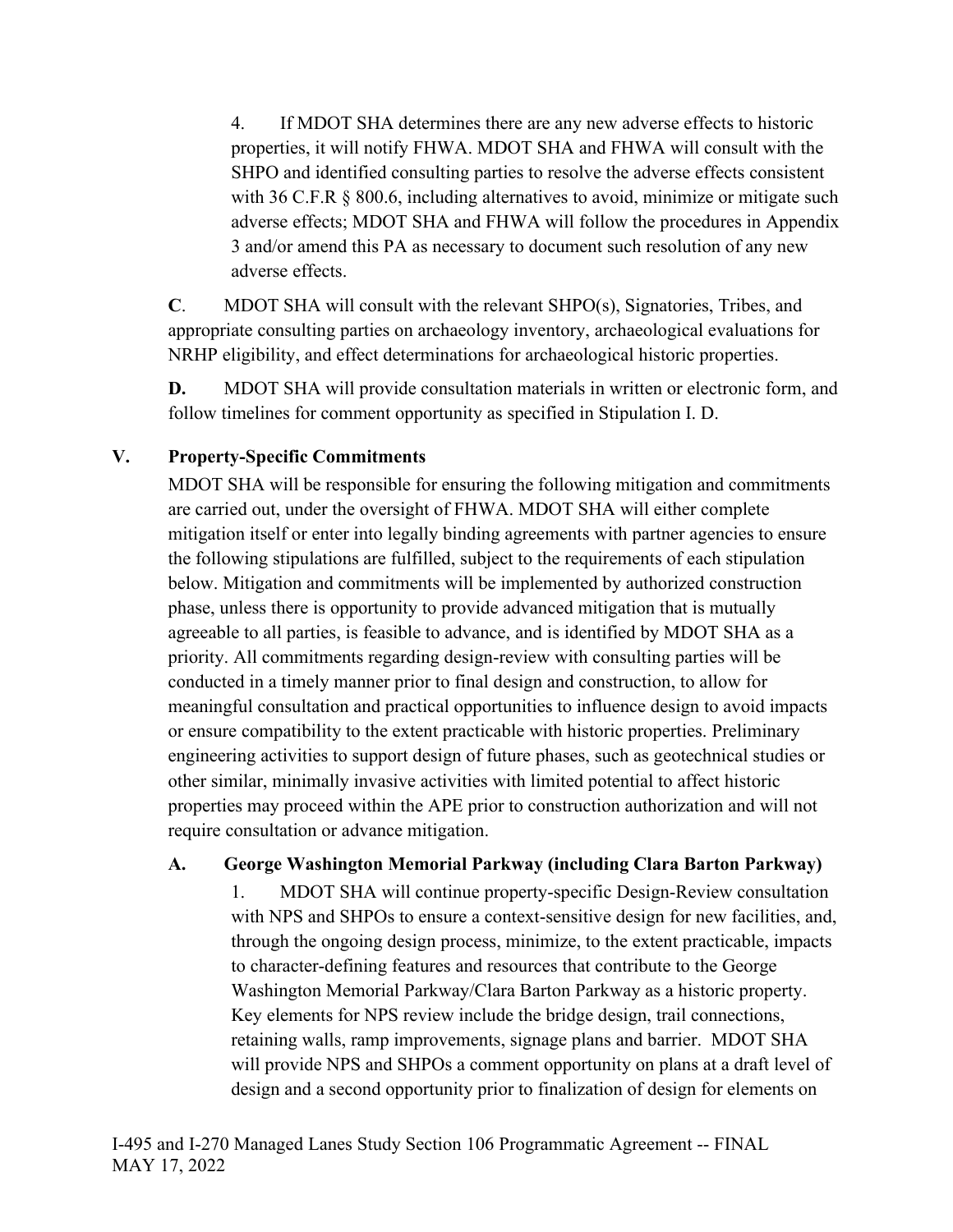NPS property or within the APE adjacent to NPS property; for each review there will be minimum 30-day review period. In the event of objections relating to the final design from NPS or SHPOs that cannot be resolved, MDOT SHA and FHWA will follow Stipulation XIII of this PA.

2. MDOT SHA will provide NPS funding in an amount not to exceed \$250,000 for a Cultural Landscape Report (CLR) for Clara Barton Parkway. The CLR will include historical narrative, updated existing conditions and analysis and evaluation, and treatment guidelines for management of character-defining features. NPS will complete the CLR within five (5) years of receipt of funds from MDOT SHA and provide a copy of the completed CLR, along with a summary of implementation of any treatment measures in a timely manner following their implementation, to MD SHPO and MDOT SHA.

# **B. Dead Run Ridges Archaeological District (44FX3922) and individual sites 44FX0374, 44FX0379 and 44FX0389**

1. In consultation with VA SHPO, NPS, and other appropriate consulting parties including consulting Tribes, MDOT SHA will develop and implement Phase III data recovery on sites 44FX0374, 44FX0379, 44FX0389 and the Dead Run Ridges Archaeological District (44FX3922) as specified in Stipulation VI. Technical reporting, as well as interpretive materials suitable for the general public will be requirements of this effort.

2. MDOT SHA will prepare a NRHP nomination form for the Dead Run Ridges Archaeological District, no later than 12 months following finalization of the report documenting the Phase III data recovery in Stipulation V. B. 1 above, basing the nomination on the report findings. MDOT SHA will provide a copy of the draft nomination to NPS staff for review and comment prior to formal submission of the draft nomination to VA SHPO. MDOT SHA will work with VA SHPO's Register Program to develop a final draft nomination for the Dead Run Ridges Archaeological District, and VA SHPO's Register Program will process the final draft for listing in the NRHP pursuant to its established policies and procedures. The Department of Historic Resources State Review Board is under no obligation to approve the nomination for listing in the NRHP. Should the nomination be unsuccessful, or additional information be requested beyond the scope of the completed data recovery efforts, MDOT SHA will not be required to complete further fieldwork or analysis beyond what is agreed to in the treatment plan specified in Stipulation VI, or otherwise pursue nomination of the district.

#### **C. Chesapeake and Ohio Canal National Historical Park**

1. MDOT SHA will continue property-specific Design-Review consultation with NPS to ensure a context-sensitive design for new facilities constructed as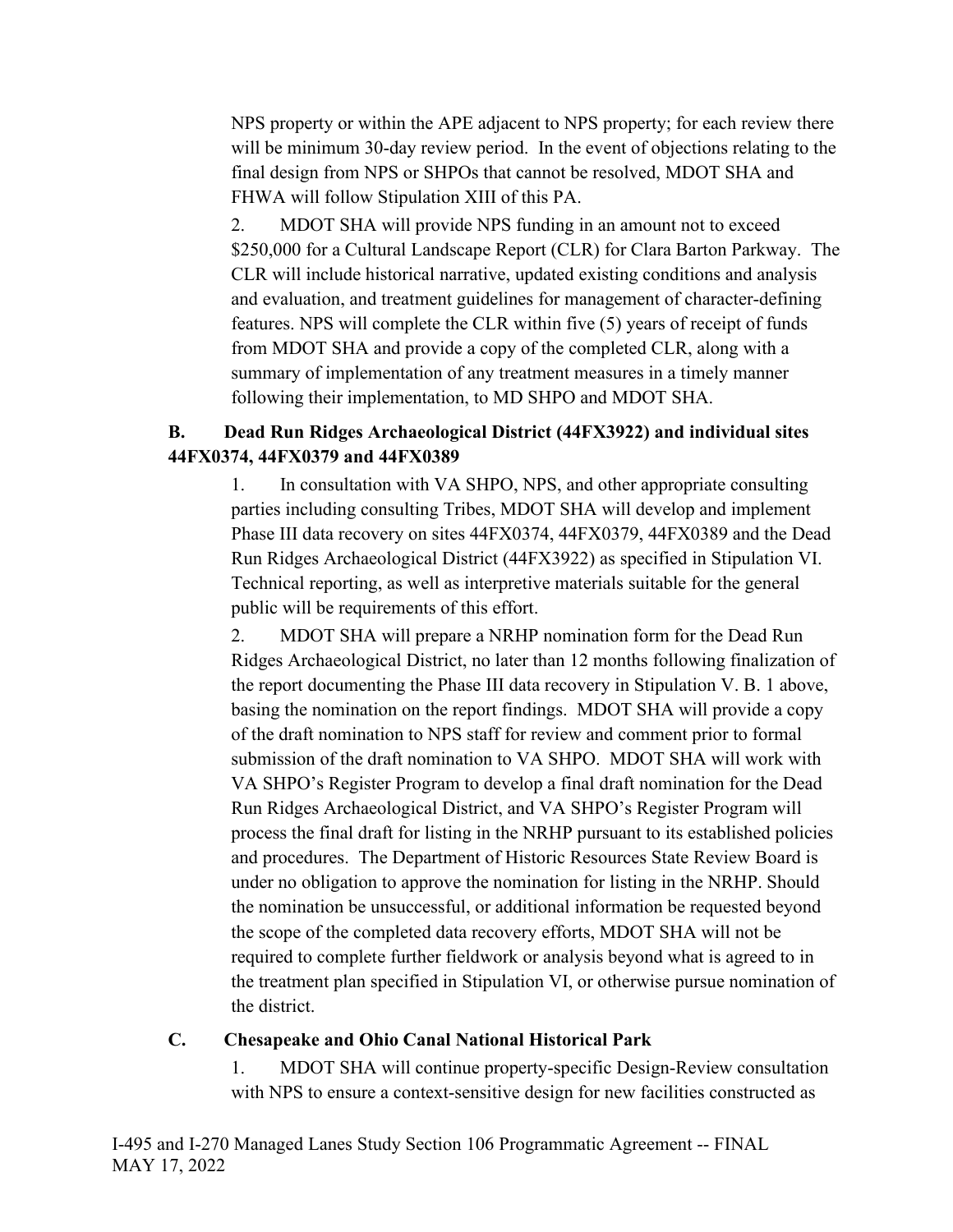part of the Project, and, through the ongoing design process, minimize to the extent practicable impacts to character-defining features and resources that contribute to the Chesapeake and Ohio Canal National Historical Park as a historic property. MDOT SHA will provide NPS and MD SHPO a comment opportunity on design plans at a draft level of design, and a second opportunity prior to finalization of design for elements within the APE on or adjacent to NPS property; for each review there will be a minimum 30-day review period. In the event of objections from NPS or MD SHPO that cannot be resolved relating to the final design, MDOT SHA and FHWA will follow Stipulation XIII of this PA.

2. MDOT SHA will locate new bridge piers away from Lock 13 as part of the new Clara Barton Parkway Bridge and will avoid placing piers for the new structure closer to Lock 13 than the current bridge piers, as shown in the Preferred Alternative.

3. MDOT SHA will protect Lock 13 in place during construction, by limiting LOD around the lock structure and providing an appropriate buffer to prevent damage. MDOT SHA will rehabilitate or restore the structure if needed following construction, with treatment determined by or in consultation with NPS and MD SHPO as described below in Stipulation V.C.4 and VC.5. As part of the Archaeological Treatment Plan in Stipulation VI, MDOT SHA will include archaeological monitoring or other treatment approaches during construction in the area around Lock 13.

4. MDOT SHA will conduct a condition assessment of lock structures, the Canal and the Towpath within the Project LOD prior to construction and provide copies of the assessment to MD SHPO and NPS. MDOT SHA will provide for rehabilitation of lock structures, the Canal, and Towpath within the Project LOD following completion of substantial construction within the affected area. MDOT SHA will provide NPS and MD SHPO with a draft rehabilitation plan for review and comment prior to implementing the plan

5. MDOT SHA will provide for vibration damage monitoring of other susceptible historic structures at Chesapeake and Ohio Canal National Historical Park within the APE during construction, specifically, Lock 12 and Lock 14. Additional vulnerable structures or features (such as masonry walls) to be monitored may be identified in consultation with NPS during the preparation and review of the condition assessment identified in Stipulation V.C.4.

a. Should notable acute or incremental damage directly resulting from construction means or methods be identified as a result of the vibration monitoring, MDOT SHA will follow Section A of the Inadvertent Discovery Plan (Attachment 1).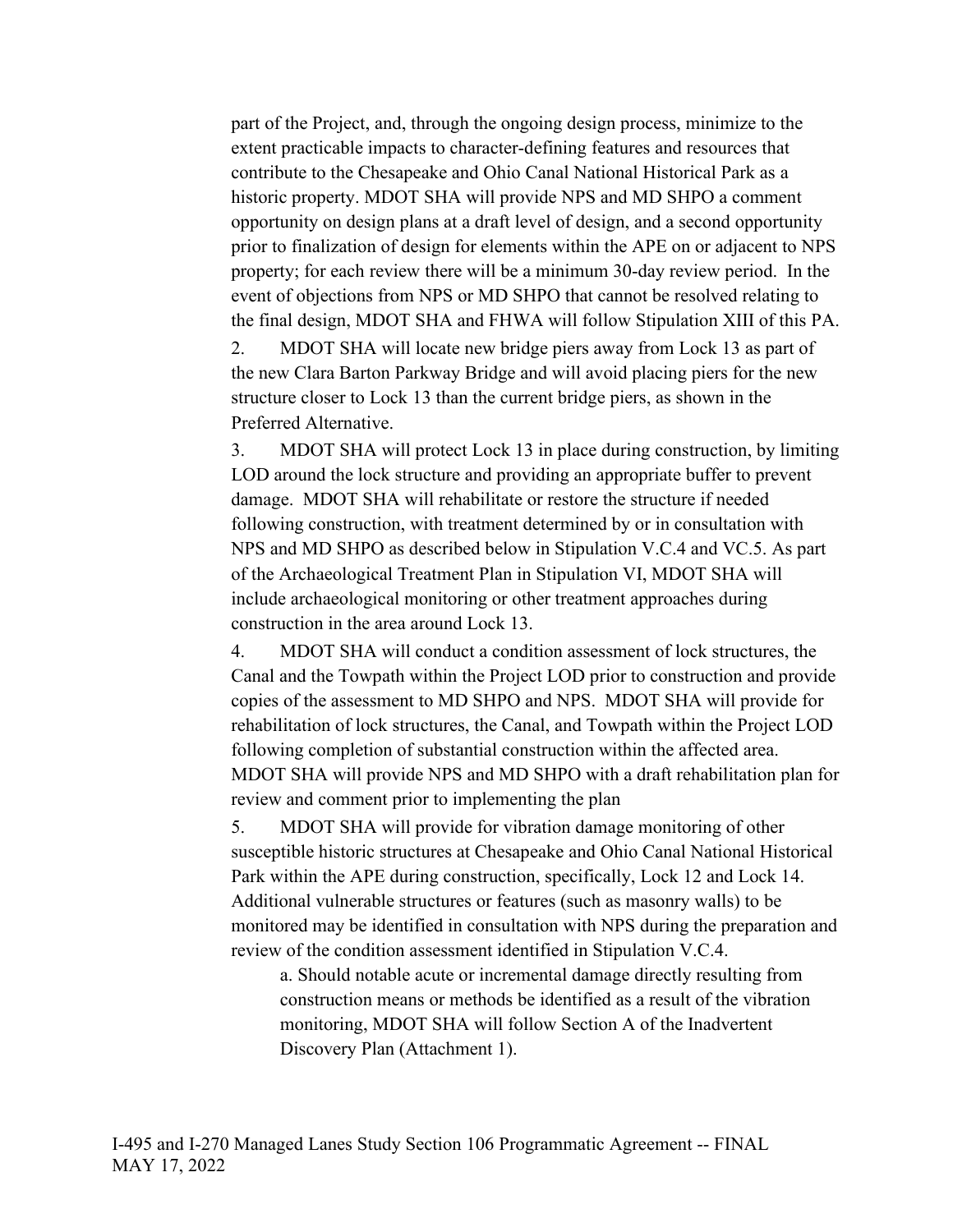b. General wear or degradation of the historic fabric during construction that is not attributable to specific construction practices or incidents will be remediated by the rehabilitation plan in Stipulation V.C.4.

# **D. 18MO749 Archaeological Site (C&O Canal)**

In consultation with MD SHPO, NPS, and other appropriate consulting parties, including Tribes, MDOT SHA will develop and implement a Phase III Data Recovery as specified in Stipulation VI. Technical reporting, as well as interpretive materials suitable for the general public will be requirements of this effort.

# **E. 18MO751 Archaeological Site (C&O Canal)**

In consultation with MD SHPO, NPS, and other appropriate consulting parties, including Tribes, MDOT SHA will develop and implement a Phase III Data Recovery as specified in Stipulation VI. Technical reporting, as well as interpretive materials suitable for the general public will be requirements of this effort.

# **F. Washington Biologists' Field Club on Plummers Island**

1. MDOT SHA will prepare a NRHP nomination for the Washington Biologists' Field Club on Plummers Island. MDOT SHA will provide a copy of the draft nomination to NPS staff and the Washington Biologists' Field Club (WBFC) for review prior to submittal to MD SHPO and address any comments prior to formal submission of the nomination. Should the nomination be unsuccessful, MDOT SHA will not be required to resubmit the nomination or otherwise complete additional studies or research after addressing comments by NPS staff.

2. MDOT SHA will place temporary fencing along the LOD within Plummers Island to delimit construction activities.

3. MDOT SHA will fund or implement a photographic survey documenting conditions before, during and after construction is completed adjoining Plummers Island, within the APE boundary, and provide the results to WBFC and NPS.

4. MDOT SHA will fund or develop GIS maps to document known current and historical study locations and key natural resource features within the APE to assist in documenting change over time and provide these files to WBFC and NPS.

5. MDOT SHA will procure a sub-meter accurate GPS unit for WBFC to use in long-term monitoring of plant locations, collection sites, and other historical research features.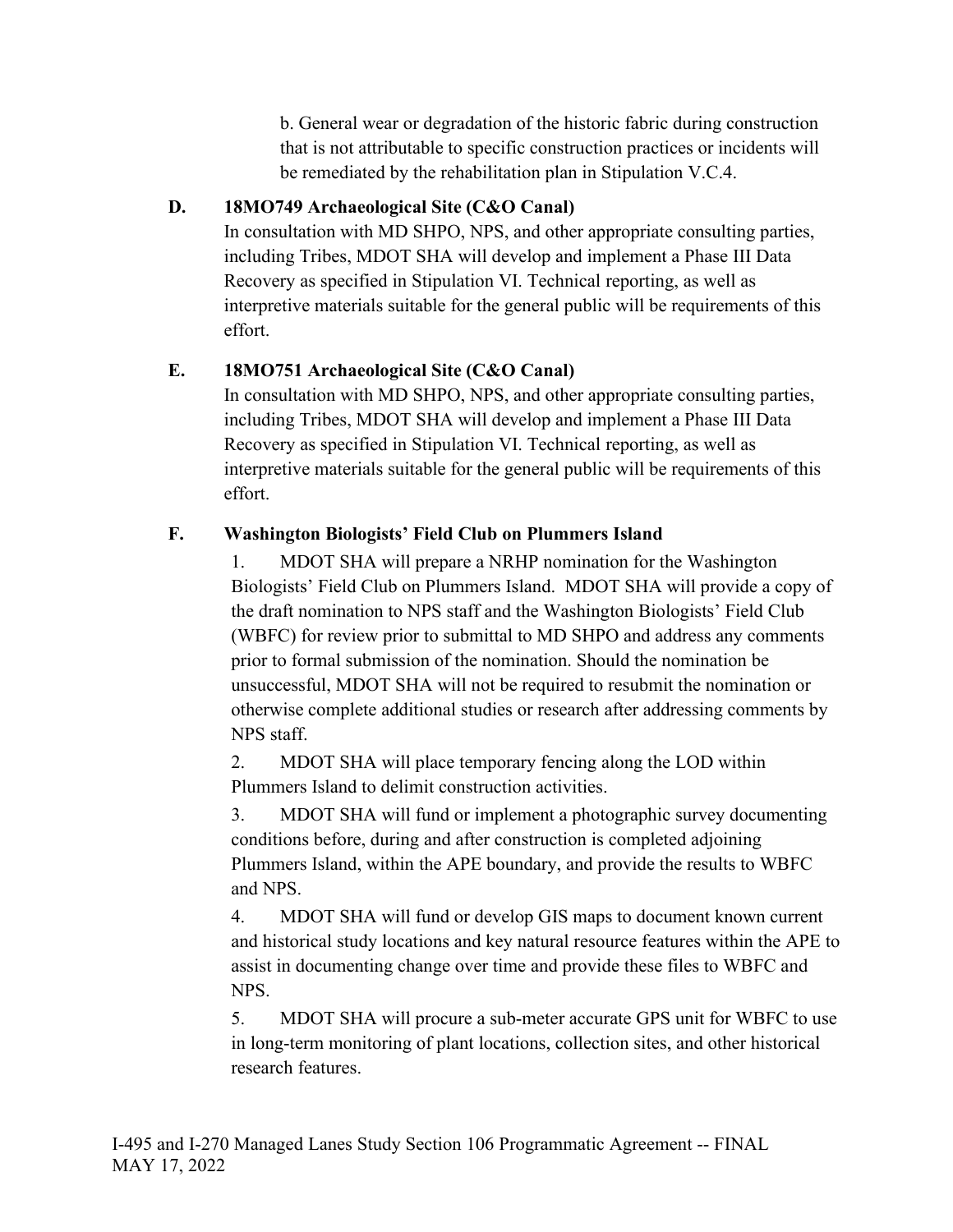6. MDOT SHA, subject to any availability or rights restrictions, will provide for digitization and cataloging of historical records related to the WBFC that are under the control of WBFC but housed at the Smithsonian Museum of Natural History, specifically the collection, "SIA RU102005, Smithsonian Institution, Washington Biologists' Field Club, circa 1900-1966 Records" that are not currently available in electronic format, and provide the files to WBFC and NPS. 7. MDOT SHA will provide WBFC historical content, such as a synthesis of the digitized materials in Stipulation V.F.6, to incorporate into their website.

8. MDOT SHA will complete stipulations V.F.1-7., other than those requiring longer timeframes (such as photographic survey after construction), unless continued consultation should necessitate a longer timeframe, within two (2) years of commencement of construction activities on Plummers Island.

#### **G. Morningstar Tabernacle No. 88 Moses Hall and Cemetery**

1. As part of context-sensitive design, MDOT SHA will consult with the Trustees of the Morningstar Tabernacle No. 88 Moses Hall and Cemetery, Friends of Moses Hall, First Agape A.M.E. Zion Church, Cabin John Citizens Association, and other consulting parties with a demonstrated interest in the cemetery on context-sensitive treatment of noise barrier facing the cemetery; MDOT will work with the above-listed consulting parties on a context-sensitive treatment of noise barrier facing the cemetery, which may include decorative elements appropriate to the historic property and/or such elements as memorial plaques or signage. MDOT SHA will provide these consulting parties and MD SHPO comment opportunity for Project elements, specifically noise barrier, within the APE adjacent to the cemetery at a draft level of design and a second opportunity prior to finalization of design; for each review there will be a minimum 30-day review period. In the event MD SHPO does not agree with the final design, MDOT SHA and FHWA will follow Stipulation XIII of this PA.

2. MDOT SHA will conduct further studies prior to final design and construction adjacent to the cemetery as part of the treatment plan specified in Stipulation VII. Following completion of the studies in the treatment plan, MDOT SHA and FHWA will provide the results of the studies to MD SHPO and relevant consulting parties and determine project effects to the Morningstar Tabernacle No. 88 Moses Hall and Cemetery in consideration of the results of the studies and the views of the MD SHPO and relevant consulting parties. Should interments be identified outside the identified boundary of the cemetery, and no additional project avoidance options are practicable, MDOT SHA and FHWA will consult on the likely adverse effect, identify mitigation options, and amend this PA as necessary following the procedures in Stipulations IV and XIII of this PA.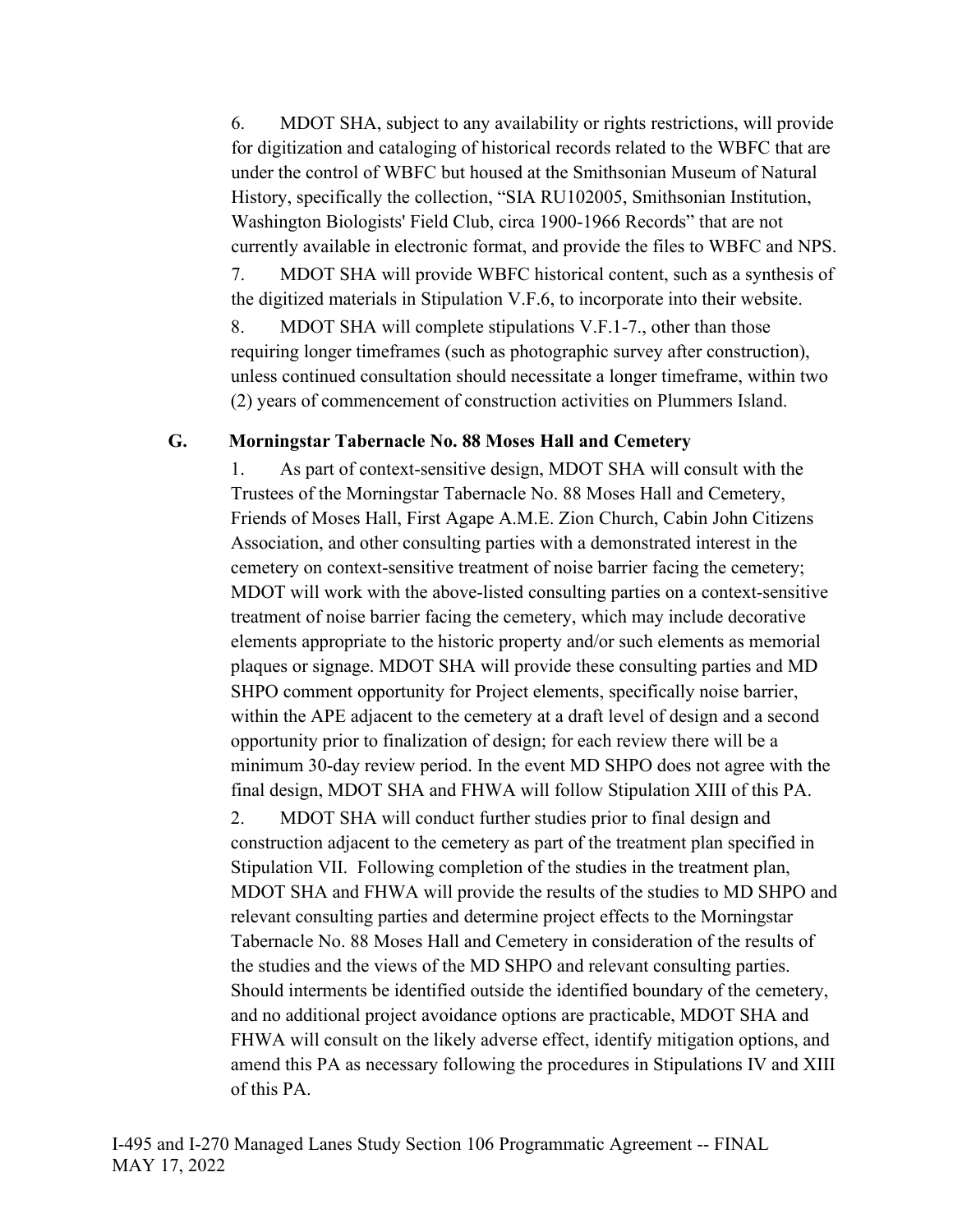# **H. Gibson Grove A.M.E. Zion Church**

1. MDOT SHA will provide First Agape A.M.E. Zion Church at Gibson Grove and MD SHPO a comment opportunity at a draft level of design and a second opportunity prior to finalization of design for Project elements on church property or within the APE adjacent to the church property, with a minimum 30 day review period.

2. MDOT SHA will improve the stormwater drainage on the church property by routing drainage into a new underground culvert to be installed as part of the Project.

3. MDOT SHA will ensure that a parking lot identified in the church's restoration plan is constructed on church property following installation of the culvert drainage design. MDOT SHA will work with First Agape A.M.E. Zion Church on schedule and timing of the culvert and parking lot work to be compatible with ongoing church restoration efforts to the extent practicable.

4. MDOT SHA will ensure Project noise- or vibration- causing construction activities are restricted adjacent to the church during scheduled worship services or key events.

5. MDOT SHA, in coordination with Montgomery County, will install sidewalk on the west side of Seven Locks Road to more accessibly connect Gibson Grove A.M.E. Zion Church and Morningstar Tabernacle No. 88 Moses Hall and Cemetery.

# **VI. Archaeological Treatment Plan (ATP)**

MDOT SHA's goal is to have a comprehensive but flexible ATP that addresses the LOD but can be revised and updated in response to Project design advancement. Prior to construction within affected areas, MDOT SHA will develop an ATP in consultation with SHPOs and appropriate consulting parties. MDOT SHA will provide for a minimum 30 day review of the initial draft of the ATP. MDOT SHA will be responsible for implementing the provisions of the ATP. The ATP will include:

**A.** Archaeological monitoring requirements during construction.

**B.** Phase I Survey in areas where property access could not be obtained (as identified in the 2019 Technical Report, Volume 4, Chapter 5): RS-1; RS-2; S-4, SWM S-4, S-5, SWM S-5, S-6, SWM S-6; S-27; SWM S-27, S-8; S-10; S-53, and the vicinity of S-28.

**C.** Phase I Survey in the vicinity of two sites, 18MO457 and18MO190, to define site boundaries and evaluate NRHP eligibility and potential impacts.

**D.** Phase II Evaluation of Sites 18MO191 and 18MO752.

**E.** Phase III Data Recovery investigations at 18MO749 and 18MO751 within the Chesapeake and Ohio Canal National Historical Park and the Dead Run Ridges Archaeological District within the GWMP (44FX3922), and individually eligible sites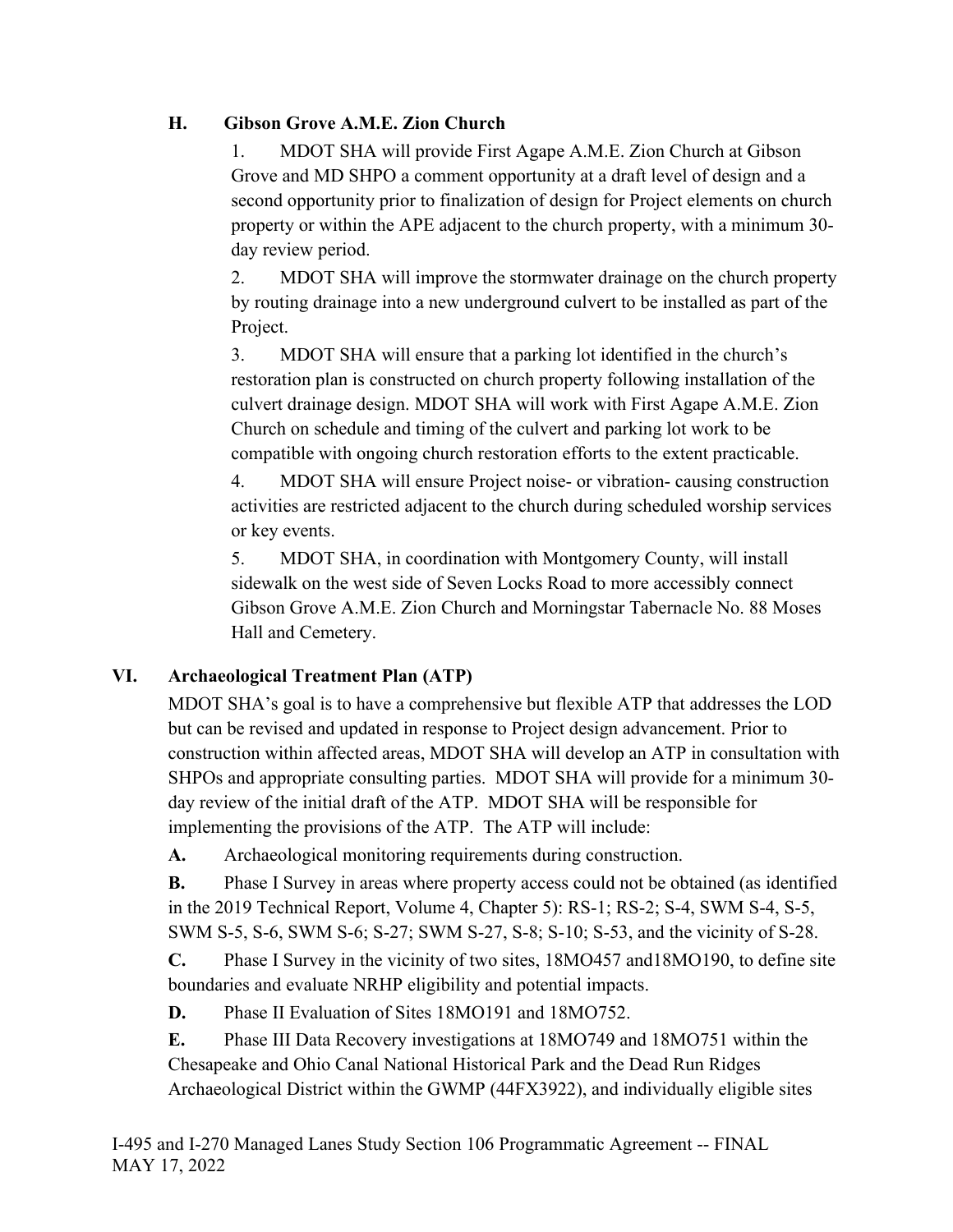within the district 44FX0374, 44FX0379 and 44FX0389. MDOT SHA will prepare a draft NRHP Nomination form for the Dead Run Ridges archaeological district based on the results of Phase III Data Recovery investigation as described in Stipulation V. B. MDOT SHA, in consultation with other parties, will ensure the results of the data recovery are documented in technical reporting consistent with the requirements of Stipulation II, and will define and produce products or other efforts interpreting the data recovery reports to the general public.

**F.** Provisions in the treatment plan required for work on NPS federal property, including cataloging and curation to NPS standards of artifacts and associated records, permitting under the Archaeological Resources Protection Act and compliance with the Native American Graves Protection and Repatriation Act (NAGPRA).

**G.** If sites or areas proposed for archaeological treatment in the ATP are avoided by revising the Project LOD or other actions, MDOT SHA will document the revision, including updating effect determinations and seeking SHPO concurrence where required. MDOT SHA will provide such information to appropriate consulting parties and will thereby not need to complete treatment or investigation at such locations.

**H.** MDOT SHA will ensure required consultation with the appropriate SHPO and appropriate consulting parties occurs on eligibility, effects, and treatment for any newly identified archaeological historic properties prior to final design and construction in areas identified for further archaeological treatment. Reports or similar deliverables will be provided to Signatories and appropriate consulting parties with a minimum 30-day review opportunity.

**I.** MDOT SHA will consult with SHPO and appropriate consulting parties on the ATP and any revisions or modifications to the ATP. If SHPO concurs with the ATP or future revisions, no amendment of this PA is needed to implement or update the ATP. If SHPO does not agree with the ATP or future proposed changes to the ATP, MDOT SHA will seek to resolve the disagreement or follow the provisions of Stipulation XIII.

## **VII. Cemeteries and Human Remains Treatment Plan**

**A.** MDOT SHA acknowledges there is some potential for human remains associated with historic properties to be present in at least two areas of the LOD (adjacent to Morningstar Tabernacle No. 88 Moses Hall and Cemetery and in the general location of the Montgomery County Poor Farm) which are not currently accessible for the types of thorough archaeological investigation necessary to definitively identify interments. MDOT SHA will work with the developer(s) to minimize LOD to the maximum extent practicable in these areas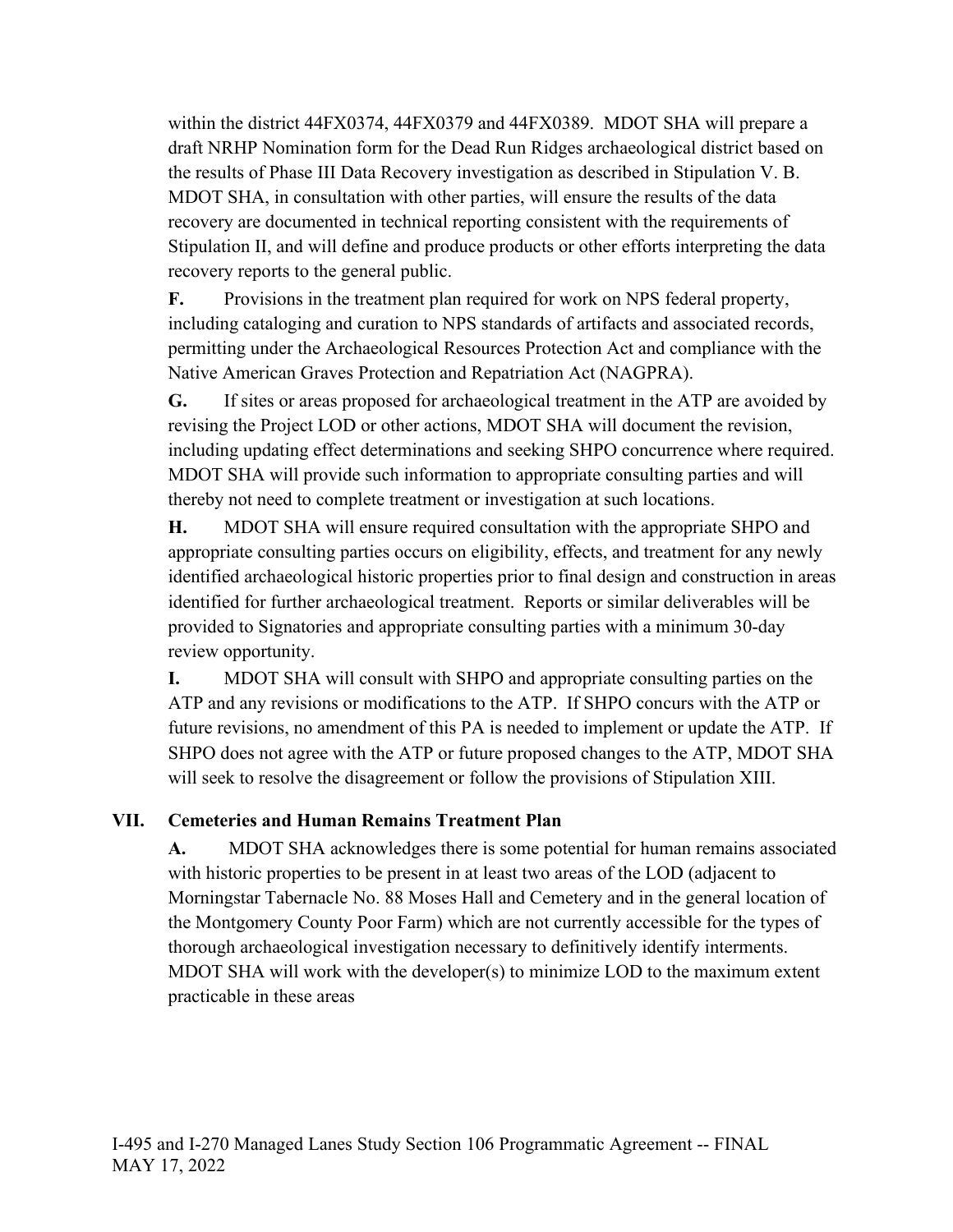**B.** The treatment plan will include proposed investigations to identify and evaluate potential graves or human remains in specified sensitive areas to the maximum extent practicable to ensure avoidance or treatment prior to final design and construction.

**C**. MDOT SHA will consult with SHPO and, where identified, descendants, descendant communities and other appropriate consulting parties to fully identify, recover, and respectfully treat any human remains identified within LOD that cannot be avoided.

**D.** MDOT SHA will consult with SHPO and, where identified, descendants, descendant communities and other appropriate consulting parties on archaeological monitoring requirements for locations within LOD where potential for human remains is likely during construction, including unverified but reported locations of the Ball Family Cemetery.

**E.** MDOT SHA will seek input from affected consulting parties and concurrence from SHPO on the treatment plan prior to its implementation. MDOT SHA will be responsible for implementing the treatment plan. If SHPO does not agree with the treatment plan, MDOT SHA will seek to resolve the disagreement or follow the provisions of Stipulation XIII.

**F.** Activities on Federal Lands, including NPS-managed property, require adherence to NAGPRA. The treatment plan will include provisions for NAGPRA compliance in the event of human remains or funerary objects discovery.

**G.** MDOT SHA will ensure that at all times human remains are treated with dignity and respect in a manner consistent with ACHP's policy statement on the Treatment of Human Remains, Burial Sites and Funerary Objects.

**H.** MDOT SHA will ensure no photographs of human remains or associated funerary objects are released to the press or general public.

**I.** MDOT SHA will be responsible for all expenses for any removal, treatment and relocation/disposition of any human remains or funerary objects impacted by the Project.

**J.** MDOT SHA will fully implement all relevant provisions of the treatment plan prior to final design and any construction impacts within specified cemetery investigation locations.

# **VIII. Monitoring of Performance**

**A.** Specific points for continued consultation are defined in Stipulations IV and V.

**B.** MDOT SHA will, for the duration of the Project, provide Signatories and consulting parties listed in Attachment 3 with a written progress report twice per calendar year describing status of implementation of this PA.

**C.** MDOT SHA will provide for a meeting opportunity for Signatories and consulting parties listed in Attachment 3 following issuance of each progress report.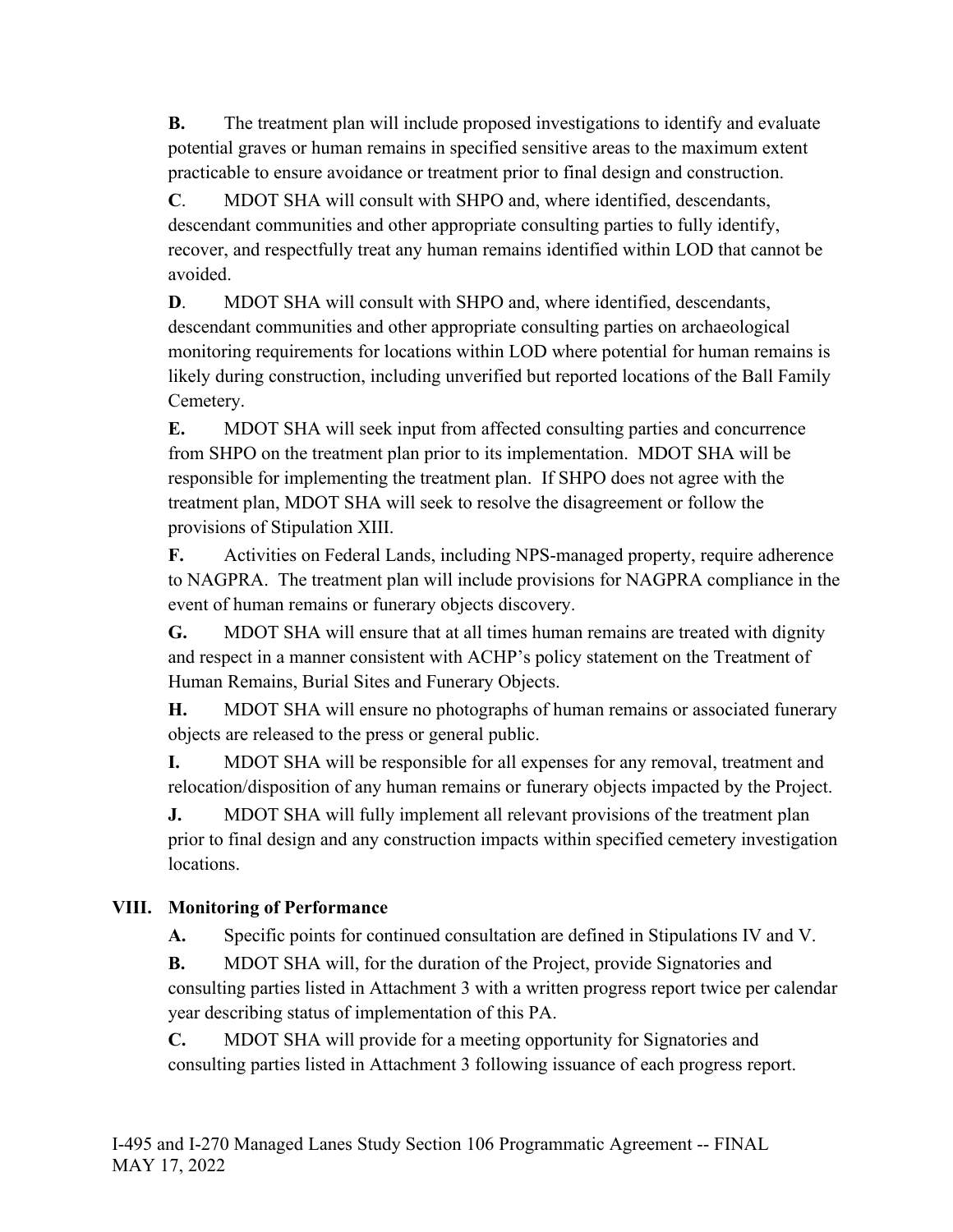**D.** MDOT SHA will convene additional consulting party meetings as necessary or when requested by any Signatory;

**E.** MDOT SHA may cancel individual meetings if there are no significant issues for discussion and no Signatory objects to the cancellation.

# **IX. Post-Review Discovery of Human Remains**

MDOT SHA will develop human remains treatment provisions as part of the archaeological and cemetery and human remains treatment plans in Stipulations VI and VII. MDOT SHA will follow the attached Inadvertent Discovery Plan (Attachment 1) should human remains be identified in any areas or situations not covered by the archaeological or cemetery and human remains treatment plans**.**

# **X. Other Post-Review Discoveries**

MDOT SHA will follow the procedures in Attachment 1 of this PA for any inadvertent archaeological discoveries or inadvertent effects to historic properties during construction. MDOT SHA will provide training for the developer(s) in the Inadvertent Discovery Plan requirements.

# **XI. Confidentiality**

The Signatories agree to provide by the provisions of Section 304 of the NHPA, and other applicable requirements, to withhold information concerning the location, character, or ownership of resources where release of such information may endanger the integrity of the resource.

## **XII. Amendment**

Any Signatory to this PA may request that it be amended, whereupon the Signatories will consult in accordance with 36 C.F.R. § 800.14 to consider such an amendment. Amendments will be effective upon the date of the last signature from the Signatories.

# **XIII. Dispute Resolution**

**A.** Should any Signatory or consulting party object at any time to the manner in which the terms of this PA are implemented, within 30 days of information being provided relating to the issue forming the basis of the objection, or within 30 days where the objector can otherwise be reasonably assumed to be aware of the issue forming the basis of objection, FHWA shall consult with such party to resolve the objection. If FHWA determines that such objection cannot be resolved, FHWA will take the following steps:

1. Forward all documentation relevant to the dispute, including FHWA's proposed resolution, to ACHP. ACHP shall provide FHWA with its comment on the resolution of the objection within 30 days of receiving adequate documentation. Prior to reaching a final decision on the dispute, FHWA shall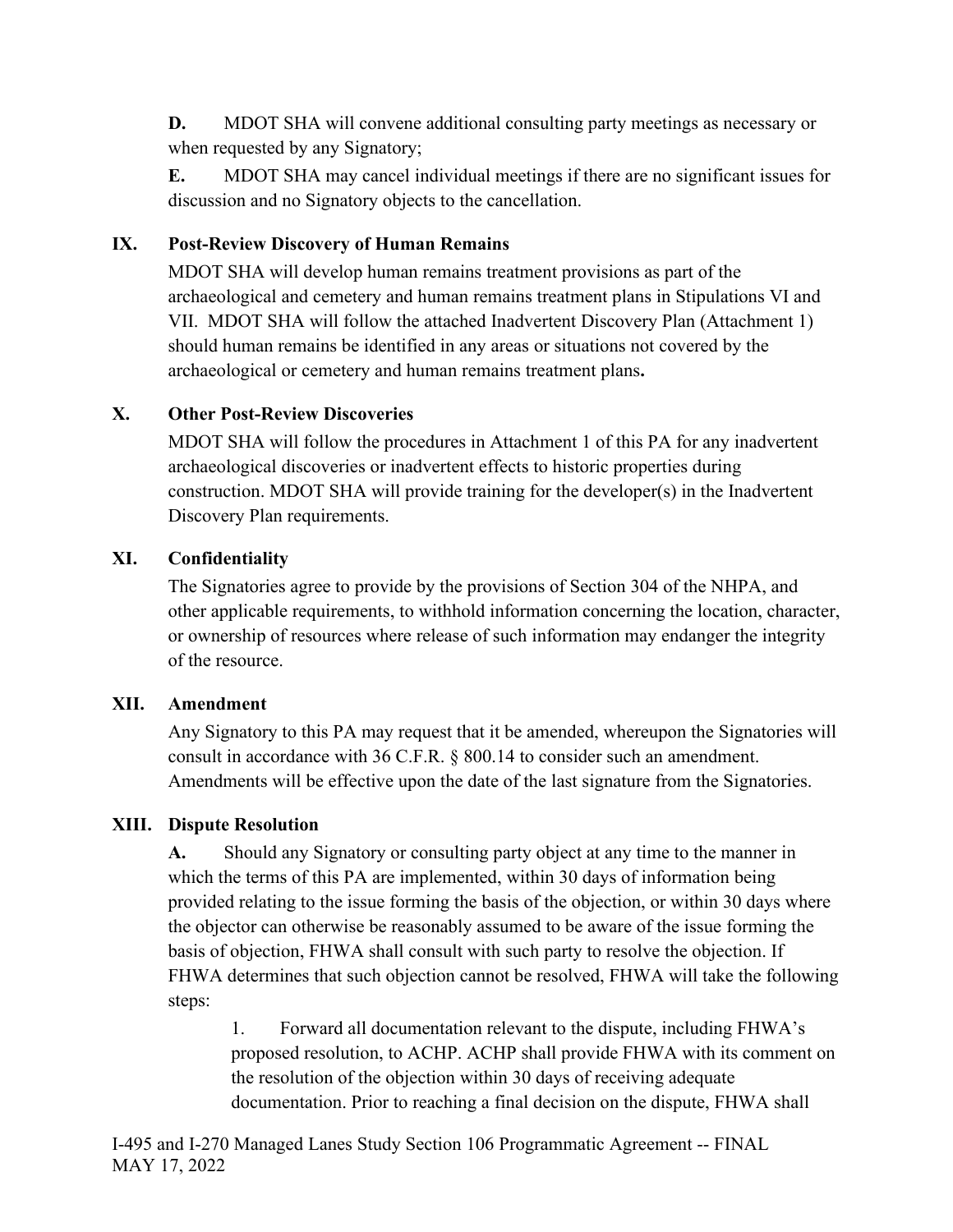prepare a written response that takes into account any timely advice or comments regarding the dispute from ACHP, Signatories and consulting parties and provide them with a copy of this written response. FHWA will then proceed according to its final decision.

2. If ACHP does not provide its advice regarding the dispute within the 30 day period, FHWA may make a final decision on the dispute and proceed accordingly. Prior to reaching such a final decision, FHWA shall prepare a written response that takes into account any timely comments regarding the dispute from the Signatories and consulting parties to the PA and provide them and ACHP with a copy of such written response.

3. In the case of objections related to NRHP eligibility, any Signatory may object in writing within 30 days to an MDOT SHA or FHWA determination of eligibility. If MDOT SHA and FHWA are unwilling to revise the determination in response to the objection or other relevant information, FHWA (or MDOT SHA on its behalf) will submit the determination to the Keeper of the National Register of Historic Places for a determination pursuant to 36 C.F.R. Part 63.

**B.** Objections from the Public: Should a member of the public object to an action taken under this PA, or compliance with the PA, within 30 days of information being provided relating to the issue forming the basis of the objection, or within 30 days where the objector can otherwise be reasonably assumed to be aware of the issue forming the basis of objection, FHWA will ensure that MDOT SHA consults with the objecting party to respond to the objection in coordination with FHWA where relevant, provided the objection is made in writing to the FHWA or MDOT SHA contacts identified in Attachment 5 or any subsequent updates to Attachment 5. MDOT SHA and FHWA will inform other Signatories of the objection and proposed resolution. Should a Signatory disagree with the proposed resolution, the Signatories will follow Stipulation XIII.A.

**C.** FHWA's responsibility to carry out all other actions subject to the terms of this PA that are not the subject of the dispute remain unchanged.

## **XIV. Termination**

**A.** Any Signatory to this PA may terminate it by providing 30 days' notice in writing to the other Signatories, provided that the Signatories will consult during the period prior to termination to seek agreement on amendments or other actions that would avoid termination.

**B.** If any Signatory to this PA determines that a term will not or cannot be carried out, that party shall immediately consult with the other Signatories to attempt to develop an amendment per Stipulation XII, above. If within 30 days (or another time period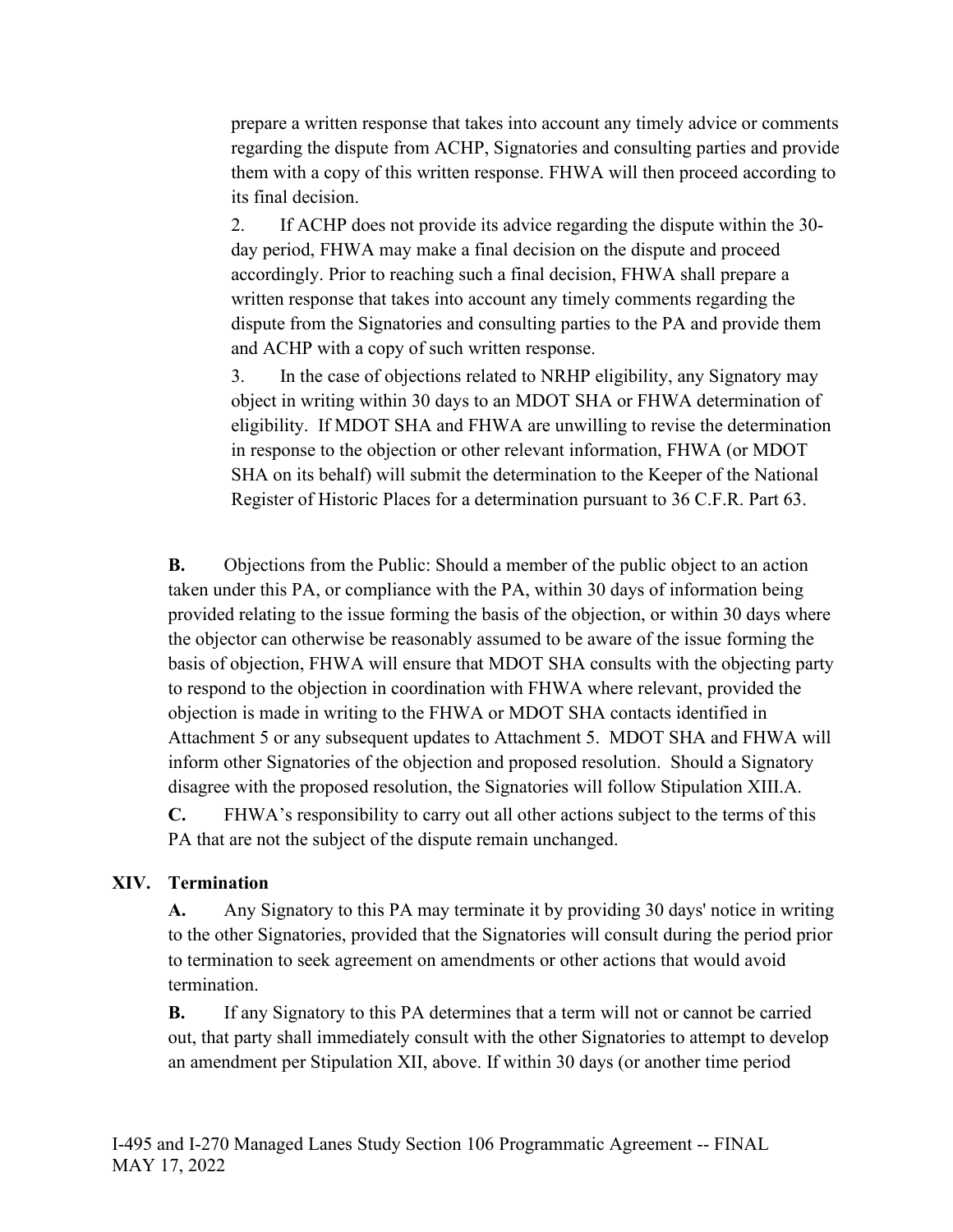agreed to by all Signatories) an amendment cannot be reached, any signatory may terminate the PA upon written notification to the other Signatories.

**C.** In the event of termination, FHWA will comply with 36 C.F.R. § 800 for all remaining actions, or until a new agreement is reached fulfilling such requirements.

This PA will continue in full force and effect until 20 years from the date of execution of the PA, or such time of final acceptance of the Project and when all terms of this PA have been met, should the terms be met prior to the 20-year expiration. The PA will be invalid if the Project is terminated or authorization for the Project is rescinded. At any time in the six-month period prior to its expiration, the Signatories will consult to consider an extension or amendment of the PA. At such time, the Signatories may consider an amendment to extend the PA unmodified for an additional specified duration or consult to amend the PA in accordance with Stipulation XII. No extension or amendment will be effective until all Signatories have signed the amendment or amendment to extend.

In witness thereof, the Signatories to this PA, through their duly authorized representatives, have executed this PA on the days and dates set out on the following pages and certify that they have read, understood, and agreed to the terms and conditions of this PA as set forth herein.

The effective date of this PA is the date of the last signatory page.

This PA may be executed in counterparts, each of which shall constitute an original, and all of which shall constitute one and the same agreement.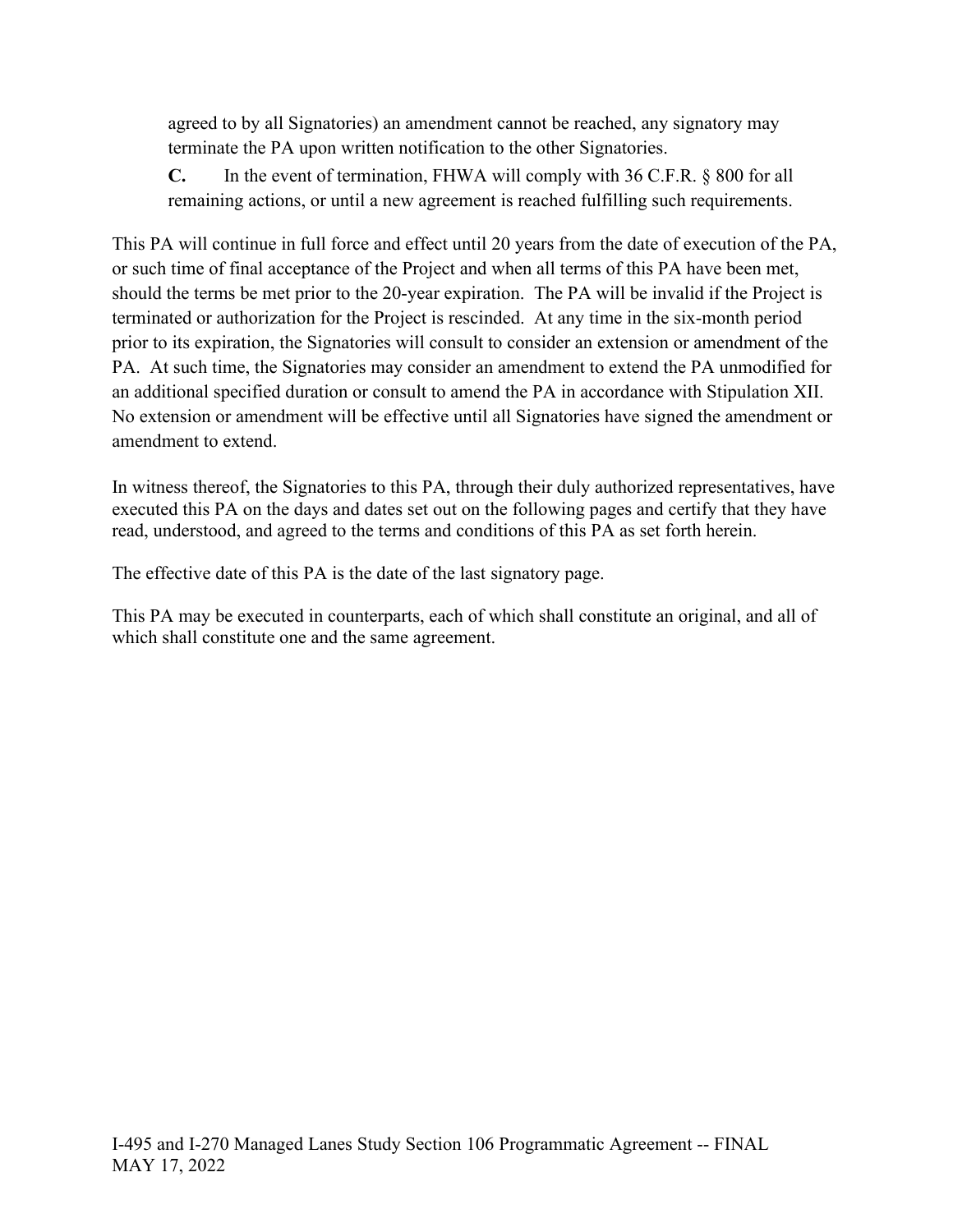#### **IMPLEMENTING SECTION 106 OF THE NATIONAL HISTORIC PRESERVATION ACT FOR THE I-495 AND I-270 MANAGED LANES STUDY, ANNE ARUNDEL, FREDERICK, MONTGOMERY AND PRINCE GEORGE'S COUNTIES, MARYLAND AND FAIRFAX COUNTY, VIRGINIA**

**May 17, 2022**

Signatory:

FEDERAL HIGHWAY ADMINISTRATION

Date  $\_\_$ 

Gregory Murrill Division Administrator FHWA Maryland Division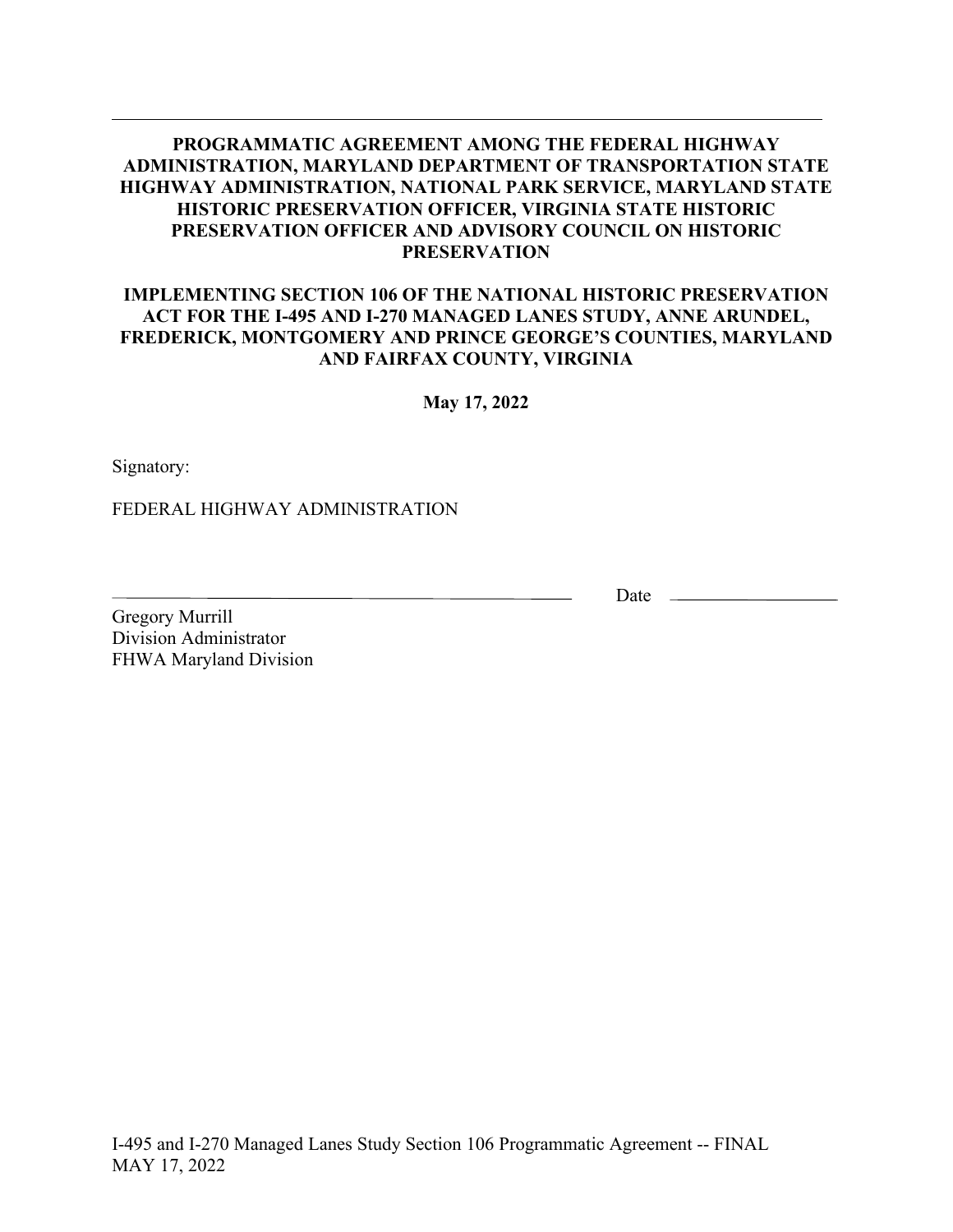#### **IMPLEMENTING SECTION 106 OF THE NATIONAL HISTORIC PRESERVATION ACT FOR THE I-495 AND I-270 MANAGED LANES STUDY, ANNE ARUNDEL, FREDERICK, MONTGOMERY AND PRINCE GEORGE'S COUNTIES, MARYLAND AND FAIRFAX COUNTY, VIRGINIA**

#### **May 17, 2022**

#### ADVISORY COUNCIL ON HISTORIC PRESERVATION

Date  $\_\_$ 

Reid J. Nelson Executive Director (Acting)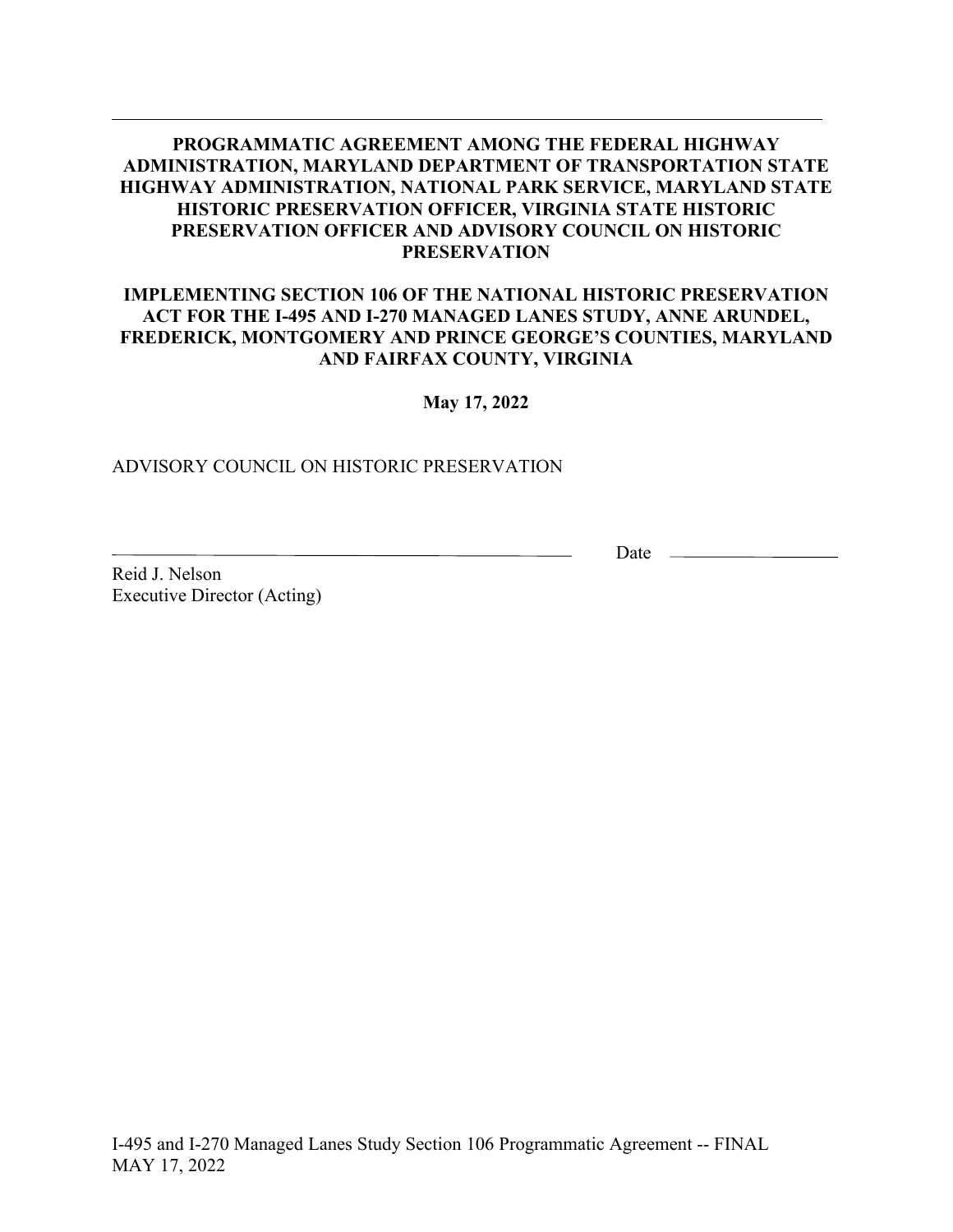#### **IMPLEMENTING SECTION 106 OF THE NATIONAL HISTORIC PRESERVATION ACT FOR THE I-495 AND I-270 MANAGED LANES STUDY, ANNE ARUNDEL, FREDERICK, MONTGOMERY AND PRINCE GEORGE'S COUNTIES, MARYLAND AND FAIRFAX COUNTY, VIRGINIA**

**May 17, 2022**

Signatory:

MARYLAND STATE HISTORIC PRESERVATION OFFICER

Date  $\_\_$ 

Elizabeth Hughes **Director** Maryland Historical Trust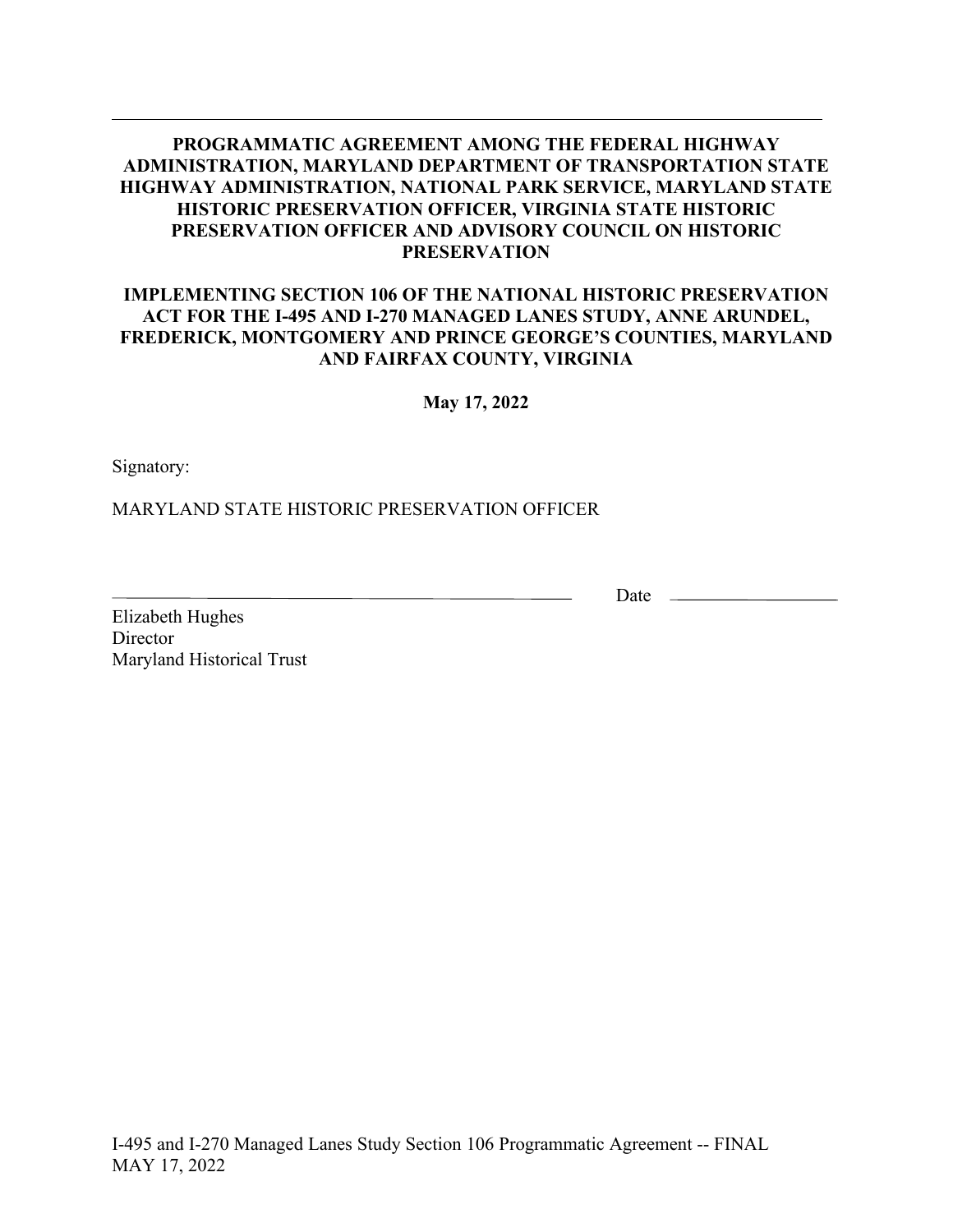#### **IMPLEMENTING SECTION 106 OF THE NATIONAL HISTORIC PRESERVATION ACT FOR THE I-495 AND I-270 MANAGED LANES STUDY, ANNE ARUNDEL, FREDERICK, MONTGOMERY AND PRINCE GEORGE'S COUNTIES, MARYLAND AND FAIRFAX COUNTY, VIRGINIA**

#### **May 17, 2022**

Signatory:

VIRGINIA STATE HISTORIC PRESERVATION OFFICER

Date  $\_\_\_\_\_\_\_\_\_\_\_\_\_\_\_\_\_\_\_\_$ 

Julie Langan **Director** Virginia Department of Historic Resources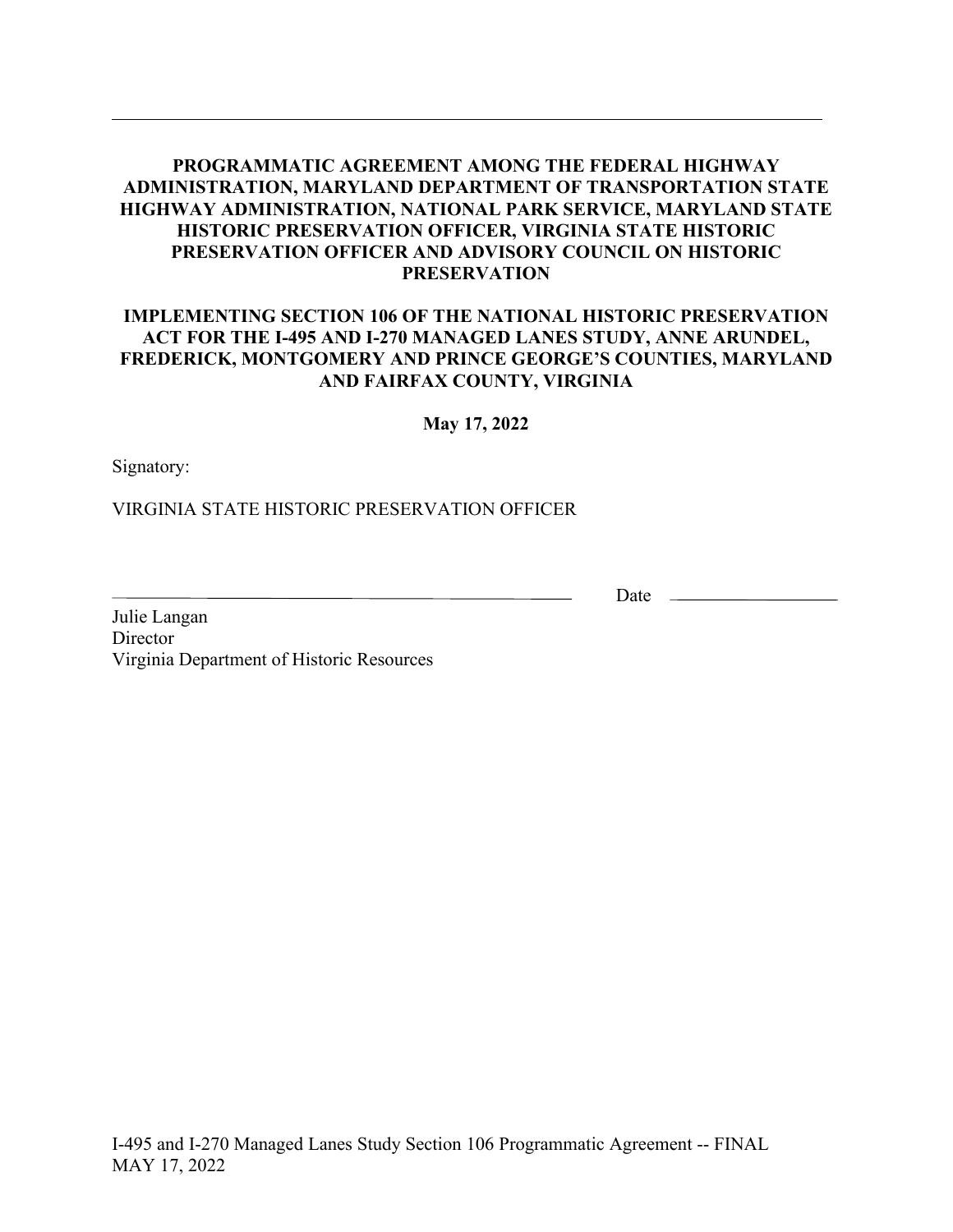#### **IMPLEMENTING SECTION 106 OF THE NATIONAL HISTORIC PRESERVATION ACT FOR THE I-495 AND I-270 MANAGED LANES STUDY, ANNE ARUNDEL, FREDERICK, MONTGOMERY AND PRINCE GEORGE'S COUNTIES, MARYLAND AND FAIRFAX COUNTY, VIRGINIA**

**May 17, 2022**

Signatory:

NATIONAL PARK SERVICE

Tina Capetta Superintendent Chesapeake and Ohio National Historical Park

Date  $\_\_$ 

Charles J. Cuvelier Superintendent George Washington Memorial Parkway Date <u>\_\_\_\_\_\_\_\_\_\_</u>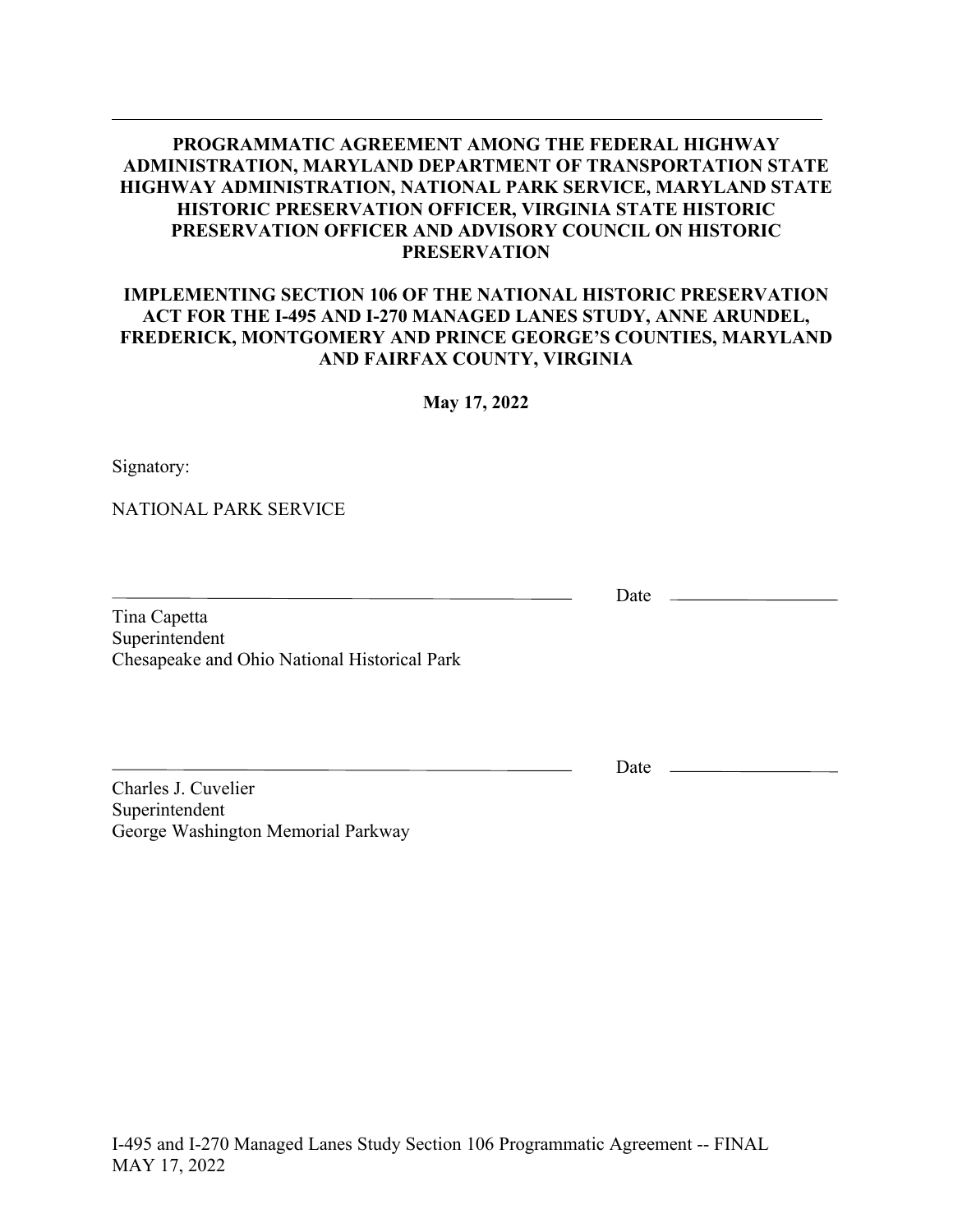#### **IMPLEMENTING SECTION 106 OF THE NATIONAL HISTORIC PRESERVATION ACT FOR THE I-495 AND I-270 MANAGED LANES STUDY, ANNE ARUNDEL, FREDERICK, MONTGOMERY AND PRINCE GEORGE'S COUNTIES, MARYLAND AND FAIRFAX COUNTY, VIRGINIA**

**May 17, 2022**

Signatory:

MARYLAND STATE HIGHWAY ADMINISTRATION

Tim Smith, P.E. Administrator

Date  $\_\_$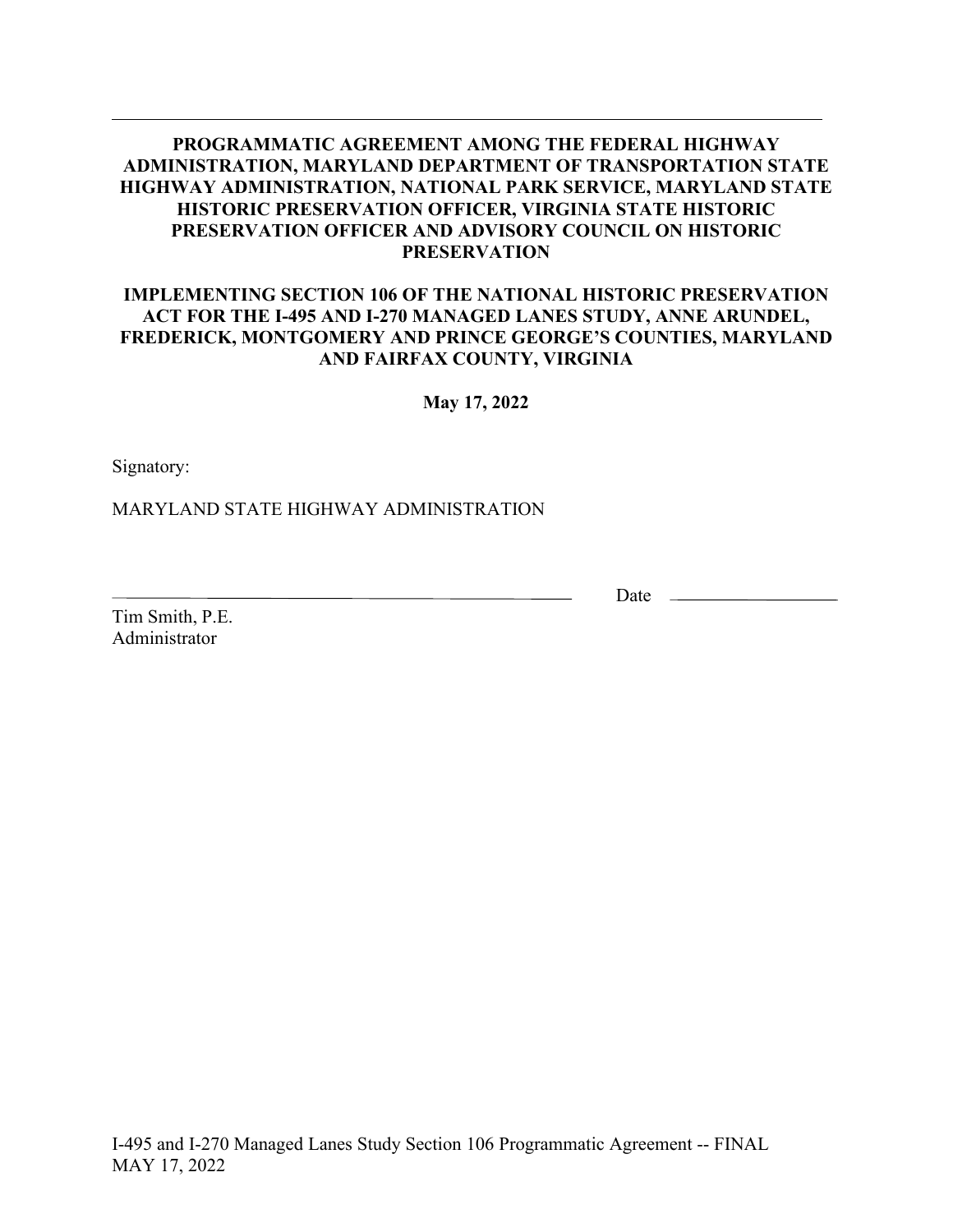## **Attachments**

- 1. Inadvertent Discovery Plan
- 2. All Parties Invited to Consult on the Project
- 3. Consulting Parties invited to Concur
- 4. Links to Documentation Referenced
- 5. Contact Information for FHWA and MDOT SHA staff responsible for PA implementation (to be updated as necessary)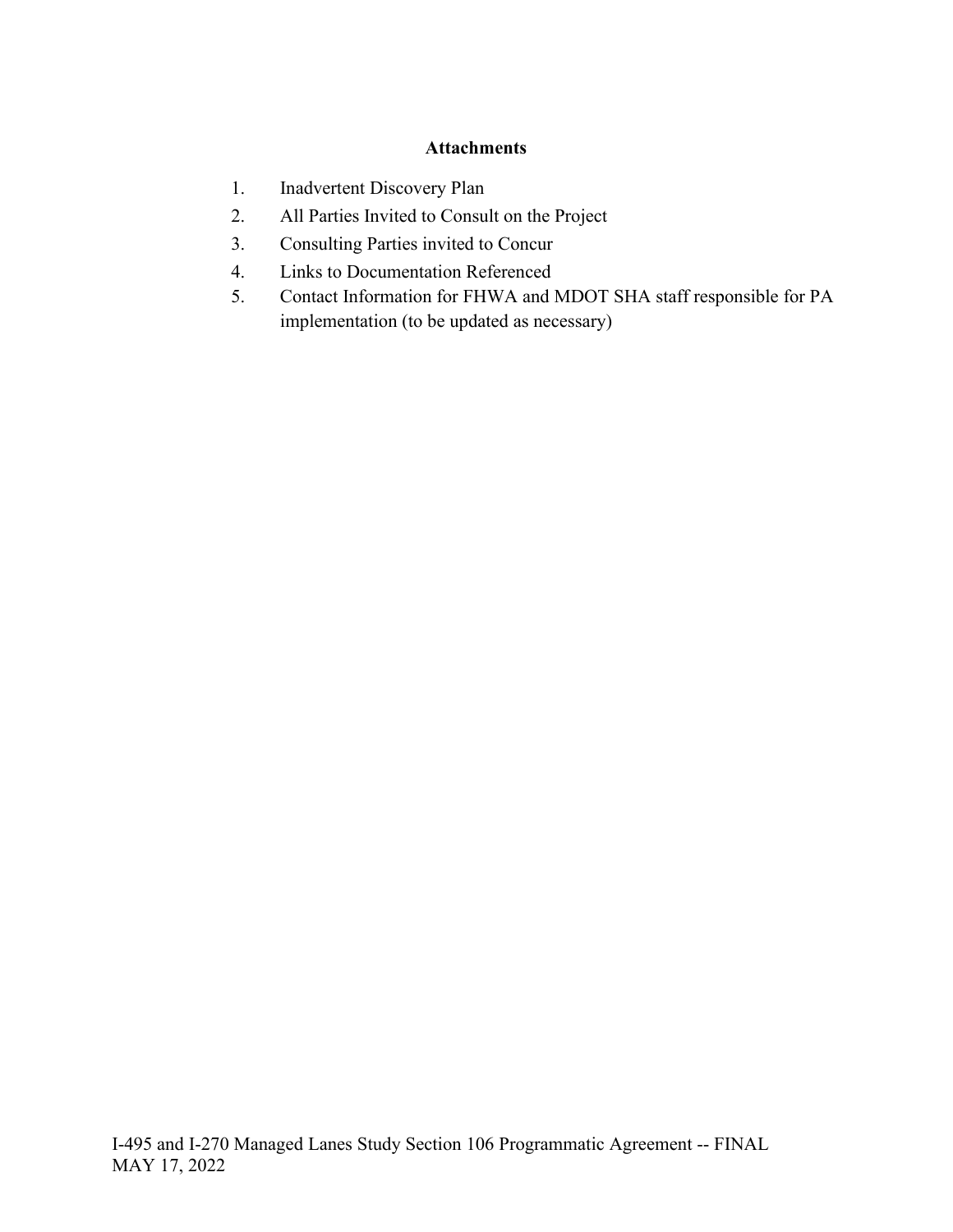# **Attachment 1 Inadvertent Discovery Plan**

**A. Unanticipated Impacts to Architectural Historic Properties:** if the Project causes unanticipated impacts to any National Register of Historic Places (NRHP) eligible, listed, or contributing buildings, sites, structures, or objects of the built environment, the contractor must notify the engineer and immediately cease any activity causing ongoing damage until consultation occurs. MDOT SHA shall, in consultation with the appropriate SHPO (VA or MD), determine if adverse effects have occurred to the property/properties and develop a plan for the protection of the historic property, and minimization or mitigation of impacts. If mitigation is identified, FHWA, MDOT SHA, SHPO, and other Signatories as necessary will execute a Memorandum of Agreement or amend this PA to record the identified mitigation. MDOT SHA may hold the developer(s) liable for any or all costs resulting from this process following appropriate processes identified in its contract instruments.

**B. Unanticipated Damage to Known Archaeological Resources:** if unauthorized excavation occurs outside the approved limits of disturbance (LOD) or other approved boundaries designed to protect archaeological resources or cemeteries and thereby causes impacts to known, NRHP-eligible properties, MDOT SHA will ensure any activity causing ongoing damage is stopped until consultation occurs. MDOT SHA will conduct a damage assessment consistent with the model used for such assessments under the Archaeological Resources Protection Act [\(https://www.nps.gov/archeology/pubs/techbr/tchBrf20.pdf\)](https://www.nps.gov/archeology/pubs/techbr/tchBrf20.pdf). MDOT SHA will use the results of the assessment in consultation with the relevant SHPO to determine if the resource has been adversely affected and determine appropriate mitigation. If the resource is of known or suspected Native American affiliation, FHWA, with assistance from MDOT SHA shall consult with federally recognized Indian Tribes as appropriate. If the resource is affiliated with other known descendant groups or consulting parties, MDOT SHA will consult with such parties as well. Should damage occur on NPS land, MDOT SHA will consult with the NPS staff and regional archaeologist regarding the damage assessment report and any identified mitigation. If mitigation is identified, FHWA, MDOT SHA, SHPO, and other Signatories as necessary will execute a Memorandum of Agreement or amend this PA to record the identified mitigation. MDOT SHA may hold the developer(s) liable for any or all costs resulting from this process following appropriate processes identified in its contract instruments.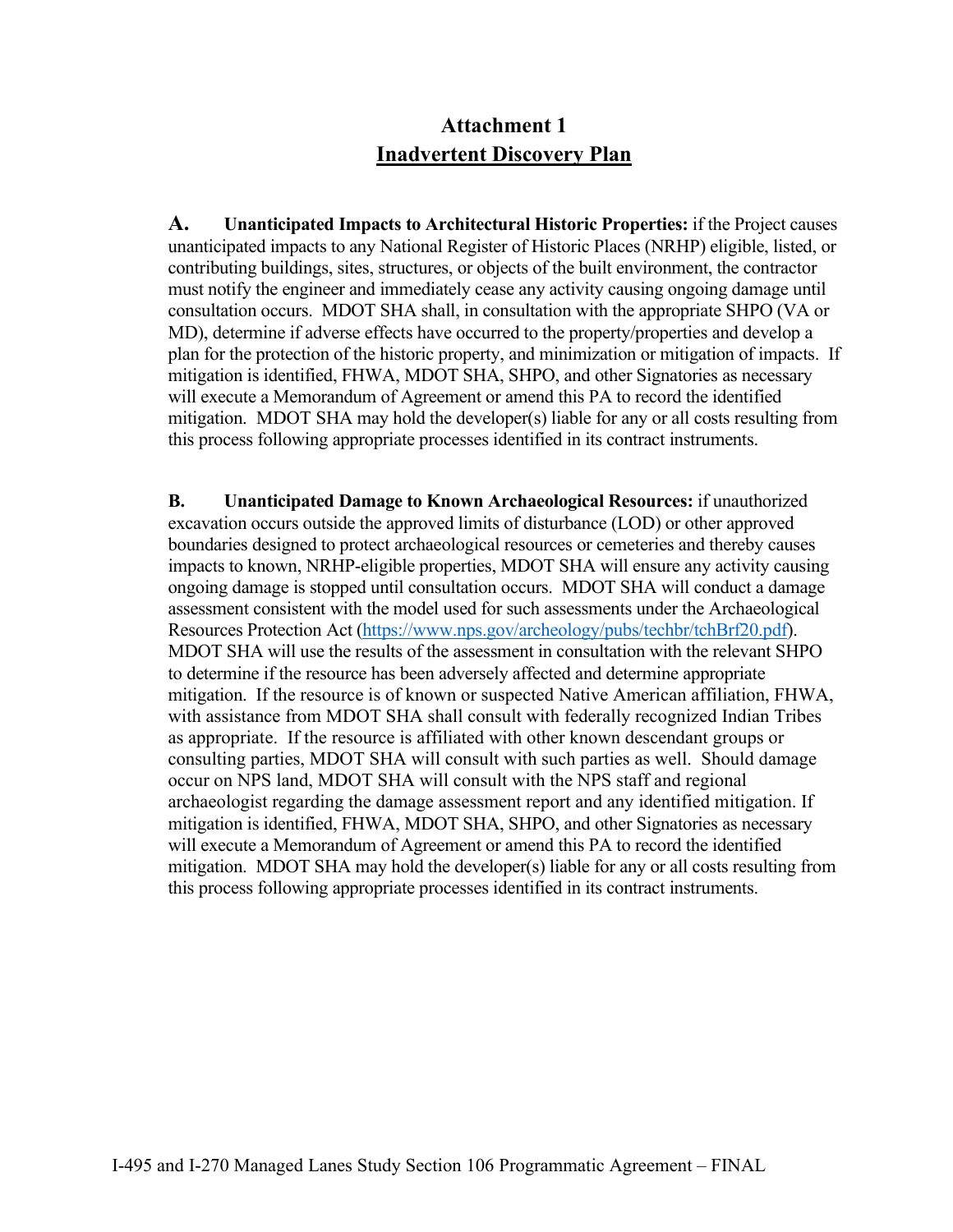**C. Unanticipated Discovery of Human Remains:** Should any burials, interments, or human remains (hereafter, "remains") be encountered during construction, MDOT SHA will ensure all applicable construction work in the vicinity of the remains is immediately stopped to prevent damage to the remains, or to any additional remains that might be present in the vicinity. A minimum 100-foot buffer around identified remains will be established by MDOT SHA free of disturbance, to be adjusted as appropriate for the site conditions. Construction may occur outside the buffer unless evidence of additional remains is found. If remains are suspected to be human but not confirmed, MDOT SHA will ensure that such confirmation is made by a qualified professional. Human remains will at all times be treated respectfully and access and visibility limited to the site of discovery to authorized personnel only. Within Maryland, pursuant to State of Maryland Criminal Code § 10-402, the State's Attorney must authorize movement or removal of any remains until determined to be archaeological. If the remains are determined to be archaeological, MDOT SHA and the relevant SHPO will consult to determine treatment of the remains and any other necessary treatment such as work needed to define extent of remains in the most expeditious manner feasible. Within Virginia, human remains and associated funerary objects encountered during the course of actions taken as a result of this PA shall be treated in a manner consistent with the Virginia Antiquities Act (Code of Virginia 10.1-2305) and its implementing regulation (17VAC5-20), adopted by the Virginia Board of Historic Resources and published in the Virginia Register on July 15, 1991.

If the remains are determined archaeological and suspected to be of Native American origin, MDOT SHA, in coordination with FHWA, shall provide notification to tribal governments in accordance with any expressed tribal consultation preferences within 24 hours or as soon as practicable. MDOT SHA and/or FHWA will consult with affected federally recognized Indian Tribes, the Maryland Commission on Indian Affairs and appropriate Maryland Indian groups as appropriate regarding treatment of the remains. MDOT SHA will accommodate tribal cultural preferences to the extent practicable during such an event. If remains can be associated with other known descendant communities or organizations, including the cemetery-affiliated consulting or concurring parties to this PA, such parties shall also be consulted.

If the human remains are likely to be of Native American origin and are located on lands controlled or owned by the U.S. Government, including National Park Service Property within the APE, the Federal land managing agency will assume responsibility for compliance with the Native American Graves Protection and Repatriation Act (NAGPRA; 25 USC 3001), with MDOT SHA assistance.

In consultation with the relevant SHPO, Federally Recognized Indian Tribes, and FHWA as appropriate, and other identified descendant/affiliated consulting parties, the MDOT SHA shall develop a plan for the treatment or disposition of the remains or follow provisions of an existing treatment plan developed per this PA. MDOT SHA shall implement the provisions of the agreed treatment plan.

Should the remains be associated with, or constitute an intact archaeological resource, provision **D** below is also applicable.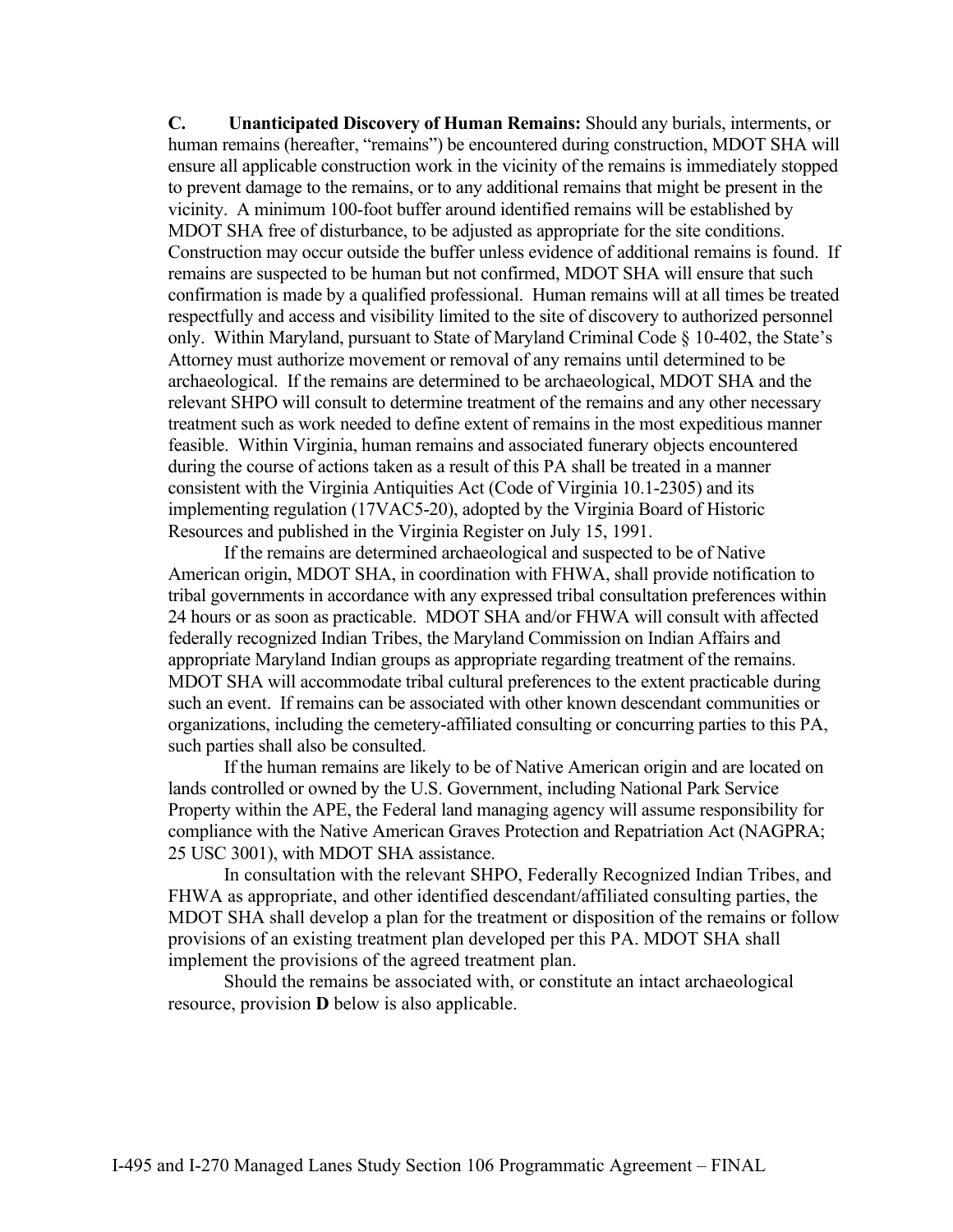**D.** Unanticipated Discovery of Archaeological Resources**:** If previously unidentified archaeological features, artifacts, or other materials (hereafter, "resource") are discovered during construction, all ground-disturbing work in the vicinity of the resource shall be temporarily suspended or modified to prevent further damage to the resource, and MDOT SHA will provide a reasonable buffer where ground disturbance is prohibited to cover the extent of the resource that may not be exposed.

The MDOT SHA archaeologist shall perform a preliminary inspection to identify the resource and evaluate its likelihood of NRHP eligibility. Following this inspection, construction may resume in the vicinity of but outside the boundary of the archaeological resource as defined by the MDOT SHA archaeologist. If the resource is potentially eligible for the NRHP, MDOT SHA will consult with the relevant SHPO on an eligibility determination and, if determined eligible for the NRHP, every effort shall be made to minimize impacts through redesign or modification of construction methods. If the resource is of known or suspected Native American affiliation, FHWA, with assistance from MDOT SHA shall consult with federally recognized Indian Tribes as appropriate. If the resource can be reasonably identified with other descendant or affiliated communities, MDOT SHA shall also attempt to consult with such parties.

In consultation with the relevant SHPO, MDOT SHA shall develop a plan for the treatment of any resource determined eligible. MDOT SHA shall describe actions proposed to avoid, minimize, or mitigate adverse effects, and request SHPO, tribal, and any other consulting party comments within 5 working days, unless there is a life or safety hazard requiring immediate interim action. MDOT SHA will disclose any interim action affecting the eligible resource taken in the event of a life or safety hazard. MDOT SHA, at its discretion, may establish a longer comment period if practicable in consideration of potential safety, cost, public travel disruption, and other factors. MDOT SHA shall then implement the provisions of the agreed-upon plan and/or amend this PA to document the resolution, should the resource be determined eligible and should the Project adversely affect the resource.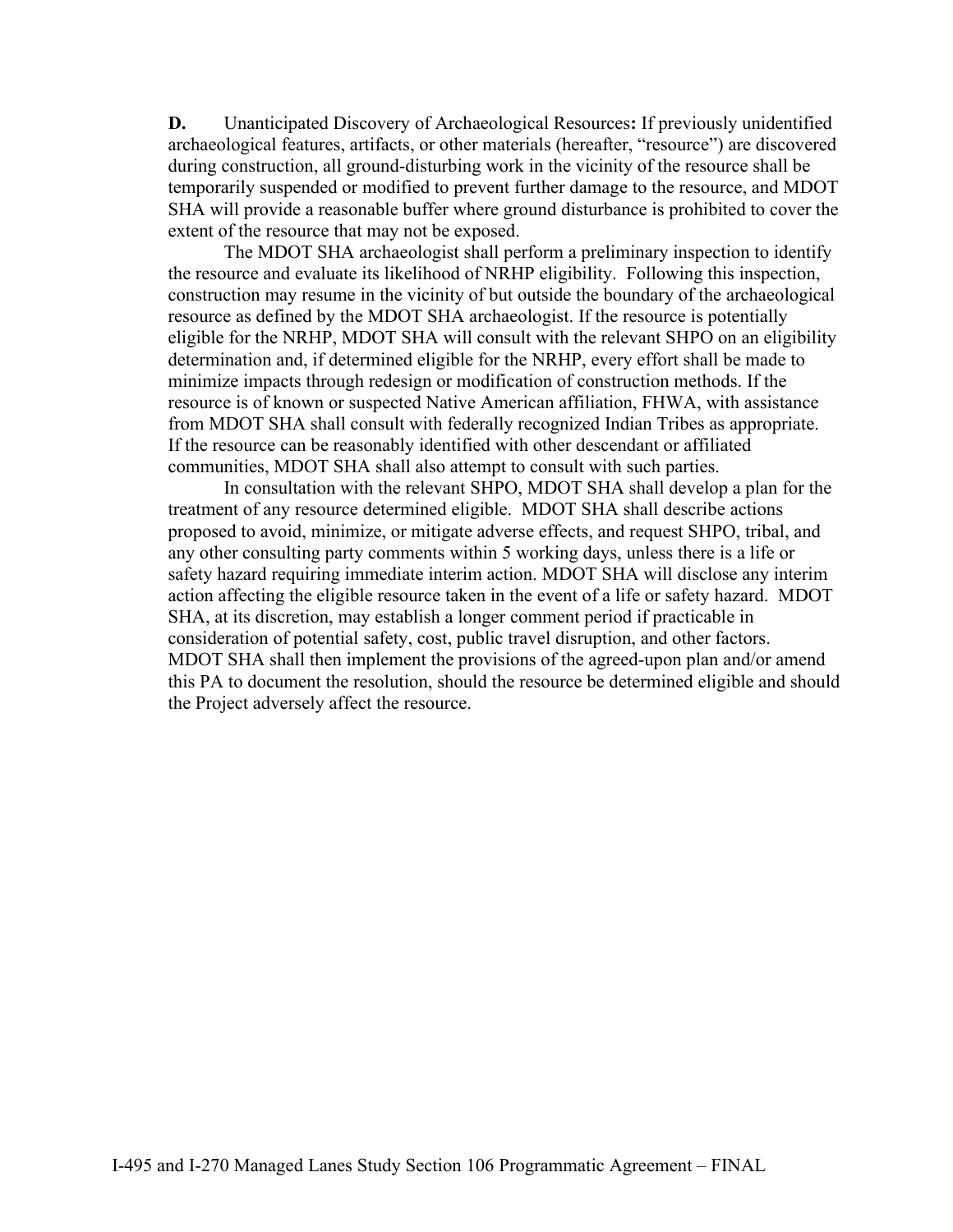# **Attachment 2 All Parties Invited to Consult on the Project**

**Federally Recognized Tribal Nations**

- **Absentee-Shawnee Tribe of Oklahoma**
- **Delaware Nation**
- **Delaware Tribe of Indians**
- **Chickahominy Indian Tribe**
- **Chickahominy Indians Eastern Division**
- **Eastern Shawnee Tribe of Oklahoma**
- **Monacan Indian Nation**
- **Nansemond Indian Tribe**
- **Oneida Indian Nation**
- **Onondaga Nation**
- **Pamunkey Indian Tribe**
- **Rappahannock Tribe, Inc.**
- **Saint Regis Mohawk Tribe**
- **Seneca-Cayuga Nation**
- **Shawnee Tribe**
- **Tuscarora Nation**
- **Upper Mattaponi Indian Tribe**

**State Recognized and Other Tribes**

- **Piscataway Conoy Tribe of Maryland (PCT)**
- **PCT Cedarville Band of Piscataway**
- **PCT Choptico Band of Piscataway**
- **Piscataway Indian Nation**

#### **Federal Agencies**

- **Department of Defense**
- **General Services Administration**
- **Federal Railroad Administration**
- **Federal Transit Administration**
- **National Capital Planning Commission**
- **National Institute of Standards and Technology**
- **National Park Service**
- **U.S. Army Corps of Engineers**
- **U.S. Department of Agriculture**
- **U.S. Postal Service**

#### **State Agencies and Organizations**

- **Maryland Commission on Indian Affairs**
- **MDOT Maryland Transit Administration**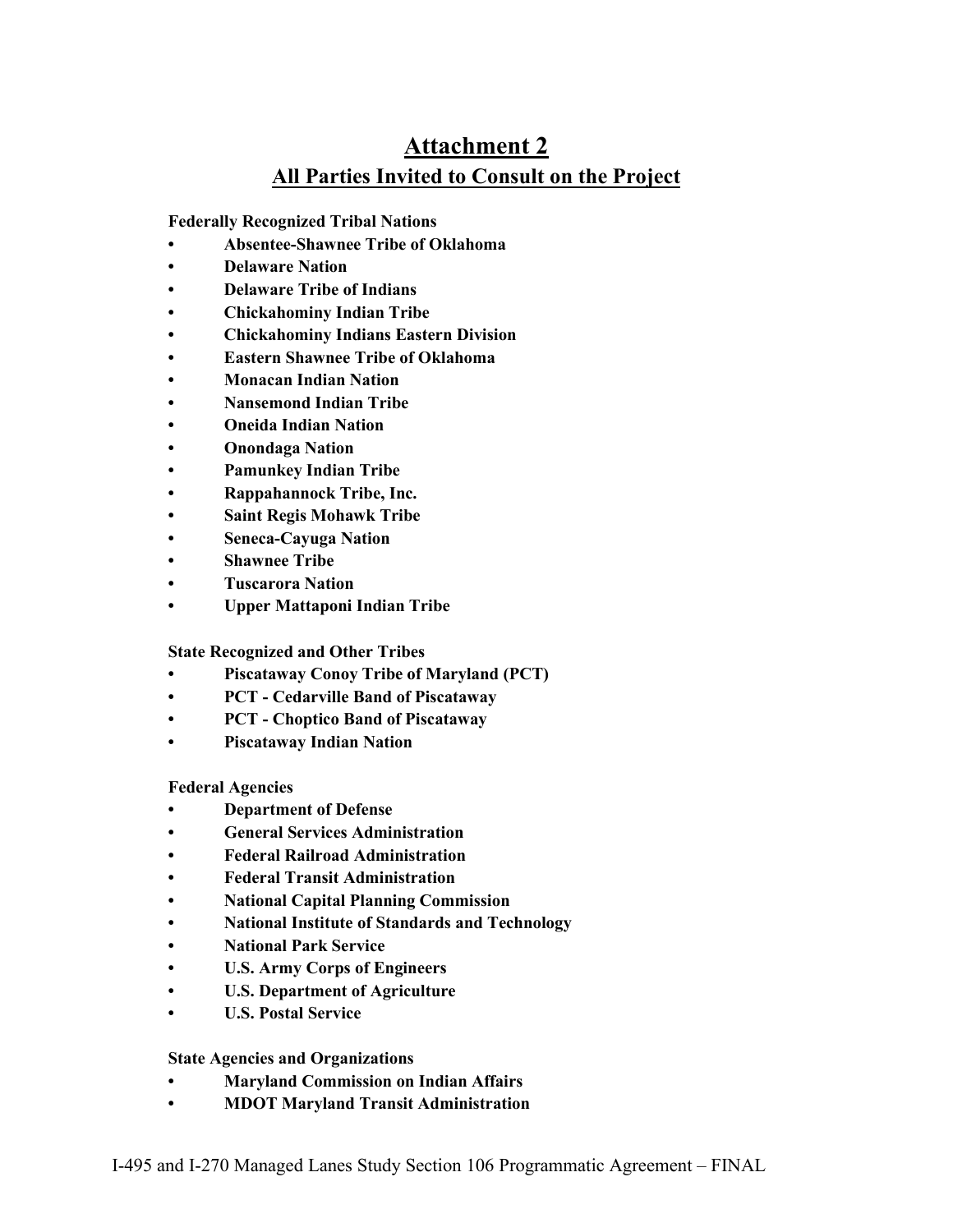- **• MDOT Maryland Transportation Authority**
- **• Maryland Historical Trust**
- **• Preservation Maryland**
- **• Virginia Department of Historic Resources**
- **• Virginia Department of Transportation**
- **• Washington Metropolitan Area Transit Authority**

**County Agencies and Organizations**

- **• Charles County Department of Planning**
- **• Frederick County**
- **• Frederick County Preservation Trust**
- **• Maryland Milestones/Anacostia Trails Heritage Area, Inc.**
- **• Montgomery County Department of Correction and Rehabilitation**
- **• Montgomery County Department of General Services**
- **• Montgomery County Department of Transportation**
- **• Montgomery County Heritage Area, Heritage Tourism Alliance of Montgomery County**
- **• Maryland Milestones**
- **• Maryland-National Capital Parks and Planning Commission – Montgomery County Planning – Historic Preservation**
- **• Maryland-National Capital Parks and Planning Commission – Montgomery Parks**
- **• Maryland-National Capital Parks and Planning Commission – Prince George's County Planning – Historic Preservation**
- **• Maryland-National Capital Parks and Planning Commission – Prince George's County Department of Parks and Recreation**
- **• Montgomery Preservation, Inc.**
- **• Prince George's County Historic Preservation Commission**
- **• Prince George's County Historical and Cultural Trust**
- **• Prince George's Heritage, Inc.**

**Municipal and Other Organizations**

- **Cabin John Citizens Association**
- **Canoe Cruisers Association**
- **C&O Canal Association**
- **C&O Canal Trust**
- **• Carderock Springs Citizens' Association**
- **City of Gaithersburg**
- **City of College Park**
- **City of Glenarden**
- **• City of Greenbelt**
- **• City of Rockville**
- **• First Agape A.M.E. Zion Church at Gibson Grove**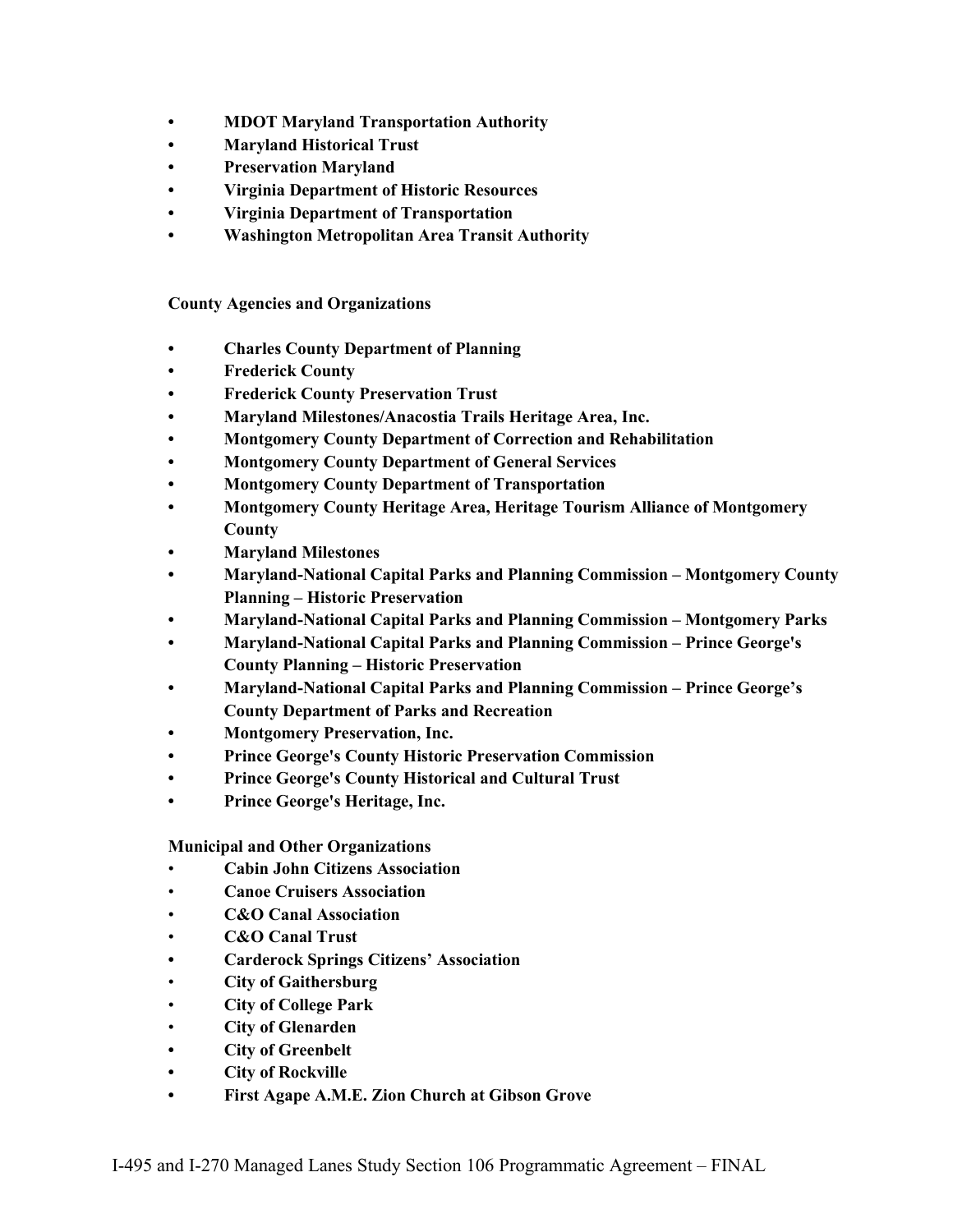- **• Frederick County Landmarks Foundation**
- **• Heart of the Civil War Heritage Area**
- **• Indian Spring Community Association**
- **• National Park Seminary Master Association**
- **• National Trust for Historic Preservation**
- **• Peerless Rockville**
- **• Rock Creek Conservancy**
- **• Save Our Seminary at Forest Glen**
- **• Sierra Club Maryland Chapter**
- **• Silver Spring YMCA**
- **• Trustees of Morningstar Tabernacle No. 88, Inc. (Friends of Moses Hall)**
- **• Washington Biologists' Field Club**
- **• Village of North Chevy Chase**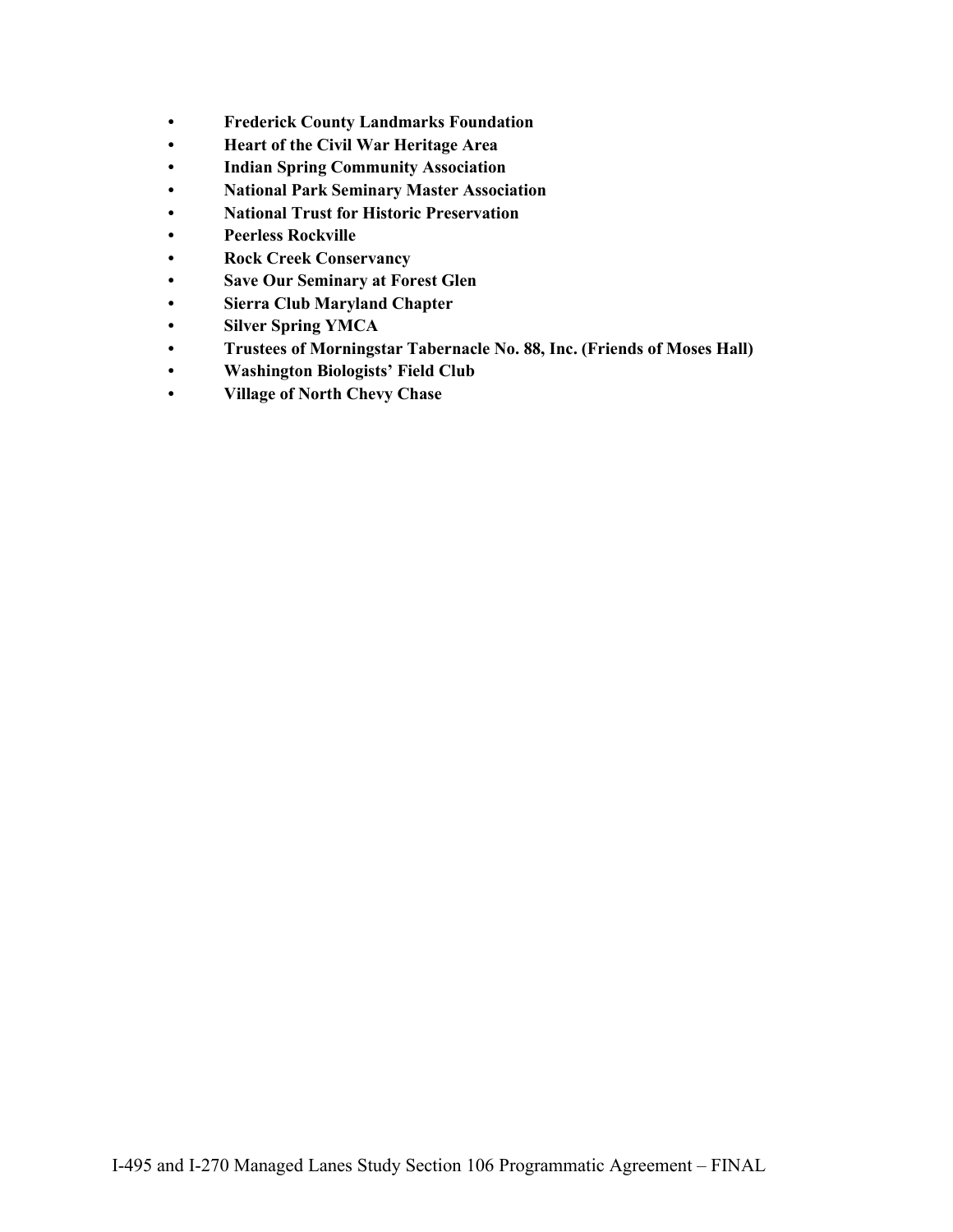# **Attachment 3 Consulting Parties Invited to Concur**

#### **Federally Recognized Tribes**

- **Absentee-Shawnee Tribe of Oklahoma**
- **Delaware Nation**
- **Delaware Tribe of Indians**
- **Chickahominy Indian Tribe**
- **Chickahominy Indians Eastern Division**
- **Eastern Shawnee Tribe of Oklahoma**
- **Monacan Indian Nation**
- **Nansemond Indian Tribe**
- **Oneida Indian Nation**
- **Onondaga Nation**
- **Pamunkey Indian Tribe**
- **Rappahannock Tribe, Inc.**
- **Saint Regis Mohawk Tribe**
- **Seneca-Cayuga Nation**
- **Shawnee Tribe**
- **Tuscarora Nation**
- **Upper Mattaponi Indian Tribe**

#### **State Recognized and Other Tribes**

- **Piscataway Conoy Tribe of Maryland (PCT)**
- **PCT Cedarville Band of Piscataway**
- **PCT Choptico Band of Piscataway**
- **Piscataway Indian Nation**

#### **Federal Agencies**

- **Department of Defense**
- **Federal Railroad Administration**
- **Federal Transit Administration**
- **National Capital Planning Commission**
- **National Institute of Standards and Technology**
- **U.S. Army Corps of Engineers**
- **U.S. Department of Agriculture**

#### **State Agencies**

- **Maryland Commission on Indian Affairs**
- **Maryland Department of Transportation Maryland Transit Administration**
- **Maryland Transportation Authority**
- **Virginia Department of Transportation**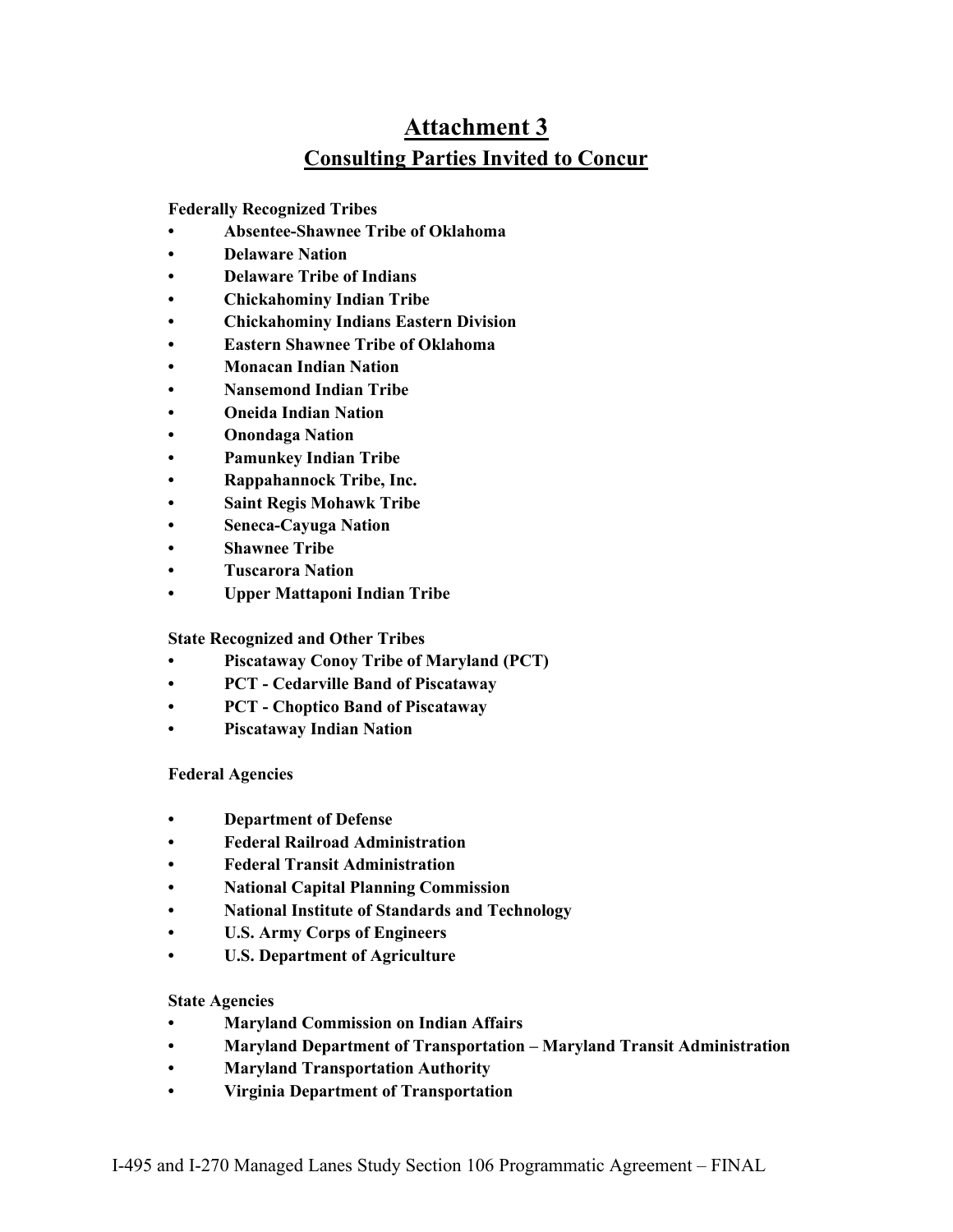**Local and Other Agencies and Groups**

- **Cabin John Citizens Association**
- **Canoe Cruisers Association**
- **• Carderock Springs Citizens Association**
- **City of Gaithersburg**
- **City of Rockville**
- **C&O Canal Association**
- **• C&O Canal Trust**
- **• First Agape A.M.E. Zion Church at Gibson Grove**
- **• Maryland Milestones**
- **• Maryland-National Capital Park and Planning Commission**
- **• Montgomery County Heritage Area**
- **• Montgomery Preservation, Inc.**
- **• National Institute for Standards and Technology**
- **• National Trust for Historic Preservation**
- **• Peerless Rockville**
- **• Preservation Maryland**
- **• Trustees of Morningstar Tabernacle No. 88, Incorporated (Friends of Moses Hall)**
- **• Virginia Department of Transportation**
- **• Washington Biologists' Field Club**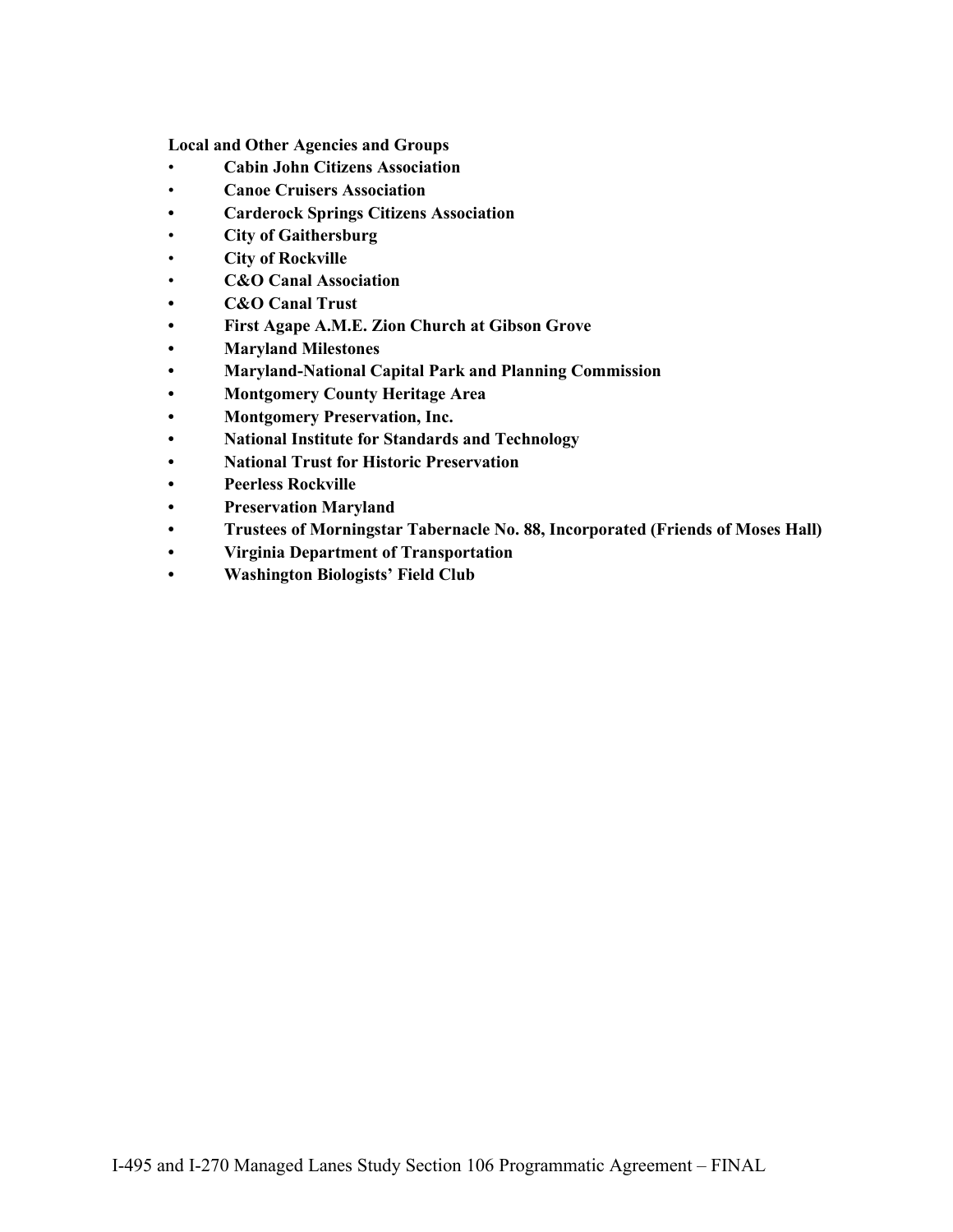# **Attachment 4 Links to Documentation Referenced In the I-495 & I-270 Managed Lanes Study PA**

#### **Federal Codes and Regulations**

16 U.S.C. 470aa-470mm Archaeological Resources Protection Act (ARPA) <https://uscode.house.gov/view.xhtml?path=/prelim@title16/chapter1B&edition=prelim>

25 U.S.C. Ch. 32 § 3001 Native American Graves Protection and Repatriation Act (NAGPRA) <https://uscode.house.gov/view.xhtml?path=/prelim@title25/chapter32&edition=prelim>

36 C.F.R. Part 14 and 54 U.S.C. § 100902 Rights-of-Way <https://www.ecfr.gov/current/title-36/chapter-I/part-14> [https://uscode.house.gov/view.xhtml?req=granuleid:USC-prelim-title54](https://uscode.house.gov/view.xhtml?req=granuleid:USC-prelim-title54-section100902&num=0&edition=prelim) [section100902&num=0&edition=prelim](https://uscode.house.gov/view.xhtml?req=granuleid:USC-prelim-title54-section100902&num=0&edition=prelim)

36 C.F.R. Part 63 Dispute Resolution of Determinations of Eligibility for Inclusion in the NRHP <https://www.ecfr.gov/current/title-36/chapter-I/part-63>

36 C.F.R. Part 79 Curation of Federally Owned and Administered Archaeological Collections <https://www.ecfr.gov/current/title-36/chapter-I/part-79>

36 C.F.R. Part 800

Implementing Regulations of Section 106 of the National Historic Preservation Act <https://www.ecfr.gov/current/title-36/chapter-VIII/part-800?toc=1>

40 C.F.R. 1506.6(a) Public involvement – National Environmental Policy Act <https://www.ecfr.gov/current/title-40/chapter-V/subchapter-A/part-1506#1506.6>

54 U.S.C.

- National Park Service and Related Programs
	- § 100101(a) Promotion and Regulation of the National Park Service (NPS Organic Act) o [https://uscode.house.gov/view.xhtml?req=granuleid:USC-prelim-title54-](https://uscode.house.gov/view.xhtml?req=granuleid:USC-prelim-title54-section100101&num=0&edition=prelim)
	- [section100101&num=0&edition=prelim](https://uscode.house.gov/view.xhtml?req=granuleid:USC-prelim-title54-section100101&num=0&edition=prelim)
- National Historic Preservation Act § 306108 Effect of Undertaking on Historic Property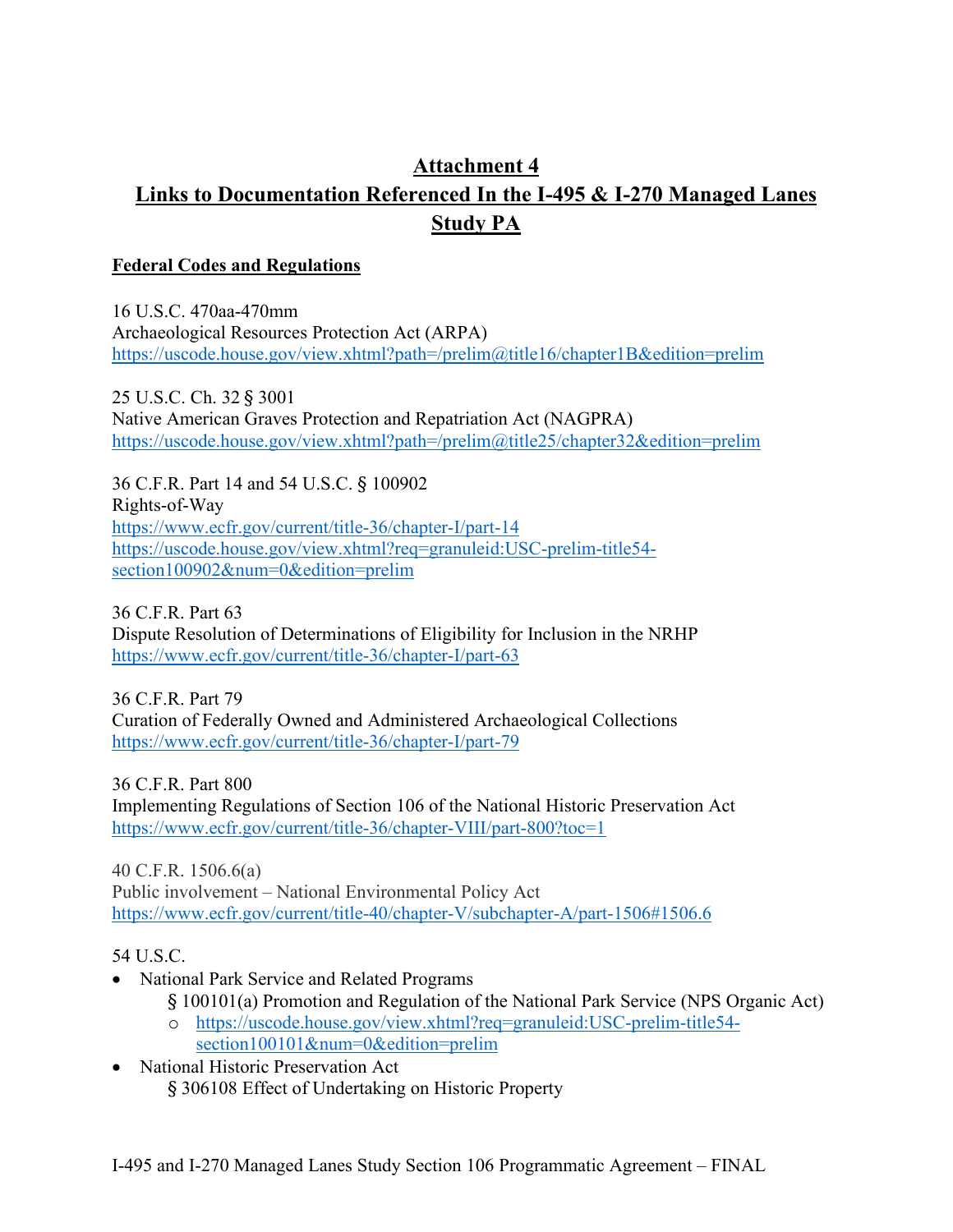- o [https://uscode.house.gov/view.xhtml?req=\(title:54%20section:306108%20edition:pre](https://uscode.house.gov/view.xhtml?req=(title:54%20section:306108%20edition:prelim)) [lim\)](https://uscode.house.gov/view.xhtml?req=(title:54%20section:306108%20edition:prelim))
- § 307103 Access to Information (Section 304)
- o [https://www.achp.gov/digital-library-section-106-landing/frequently-asked-questions](https://www.achp.gov/digital-library-section-106-landing/frequently-asked-questions-protecting-sensitive-information)[protecting-sensitive-information](https://www.achp.gov/digital-library-section-106-landing/frequently-asked-questions-protecting-sensitive-information)

Public Law 71-284, 46 Statute 482 (1930); Executive Order 6166 of June 10, 1933 Capper-Cramton Act and Administration by the National Park Service <https://www.ncpc.gov/about/authorities/cca/> https://www.nps.gov/parkhistory/online\_books/anps/anps\_3b.htm

#### **State Codes and Regulations**

Maryland Criminal Code § 0-402 Courts and Judicial Proceedings <https://law.justia.com/codes/maryland/2013/article-gcr/section-10-402>

Maryland Natural Resources Code § 5-103 Reforestation https://roads.maryland.gov/mdotsha/pages/index.aspx?PageId=158

Virginia Antiquities Act § 10.1-2305 Human Remains <https://law.lis.virginia.gov/vacode/title10.1/chapter23/section10.1-2305/> Implementation - Virginia Administrative Code 17VAC5-20 <https://law.lis.virginia.gov/admincode/title17/agency5/chapter20/>

## **Guidelines and Standards**

## *Advisory Council on Historic Preservation*

- *Exemption Regarding Historic Preservation Review Process for Effects to the Interstate Highway System* (ACHP Program Comment, 2005) [https://www.achp.gov/sites/default/files/exemptions/2017-](https://www.achp.gov/sites/default/files/exemptions/2017-01/final_interstate_exemption_notice.pdf) [01/final\\_interstate\\_exemption\\_notice.pdf](https://www.achp.gov/sites/default/files/exemptions/2017-01/final_interstate_exemption_notice.pdf)
- *Policy Statement Regarding Treatment of Burial Sites, Human Remains, and Funerary Objects* (ACHP February 2007) [https://www.achp.gov/sites/default/files/policies/2018-](https://www.achp.gov/sites/default/files/policies/2018-06/ACHPPolicyStatementRegardingTreatmentofBurialSitesHumanRemainsandFuneraryObjects0207.pdf) [06/ACHPPolicyStatementRegardingTreatmentofBurialSitesHumanRemainsandFuneraryObje](https://www.achp.gov/sites/default/files/policies/2018-06/ACHPPolicyStatementRegardingTreatmentofBurialSitesHumanRemainsandFuneraryObjects0207.pdf) [cts0207.pdf](https://www.achp.gov/sites/default/files/policies/2018-06/ACHPPolicyStatementRegardingTreatmentofBurialSitesHumanRemainsandFuneraryObjects0207.pdf)
- *Program Comment Issued for Streamlining Section 106 Review for Actions Affecting Post-1945 Concrete and Steel Bridges* (77 FR 68790) [https://www.federalregister.gov/documents/2012/11/16/2012-27866/program-comment](https://www.federalregister.gov/documents/2012/11/16/2012-27866/program-comment-issued-for-streamlining-section-106-review-for-actions-affecting-post-1945-concrete)[issued-for-streamlining-section-106-review-for-actions-affecting-post-1945-concrete](https://www.federalregister.gov/documents/2012/11/16/2012-27866/program-comment-issued-for-streamlining-section-106-review-for-actions-affecting-post-1945-concrete)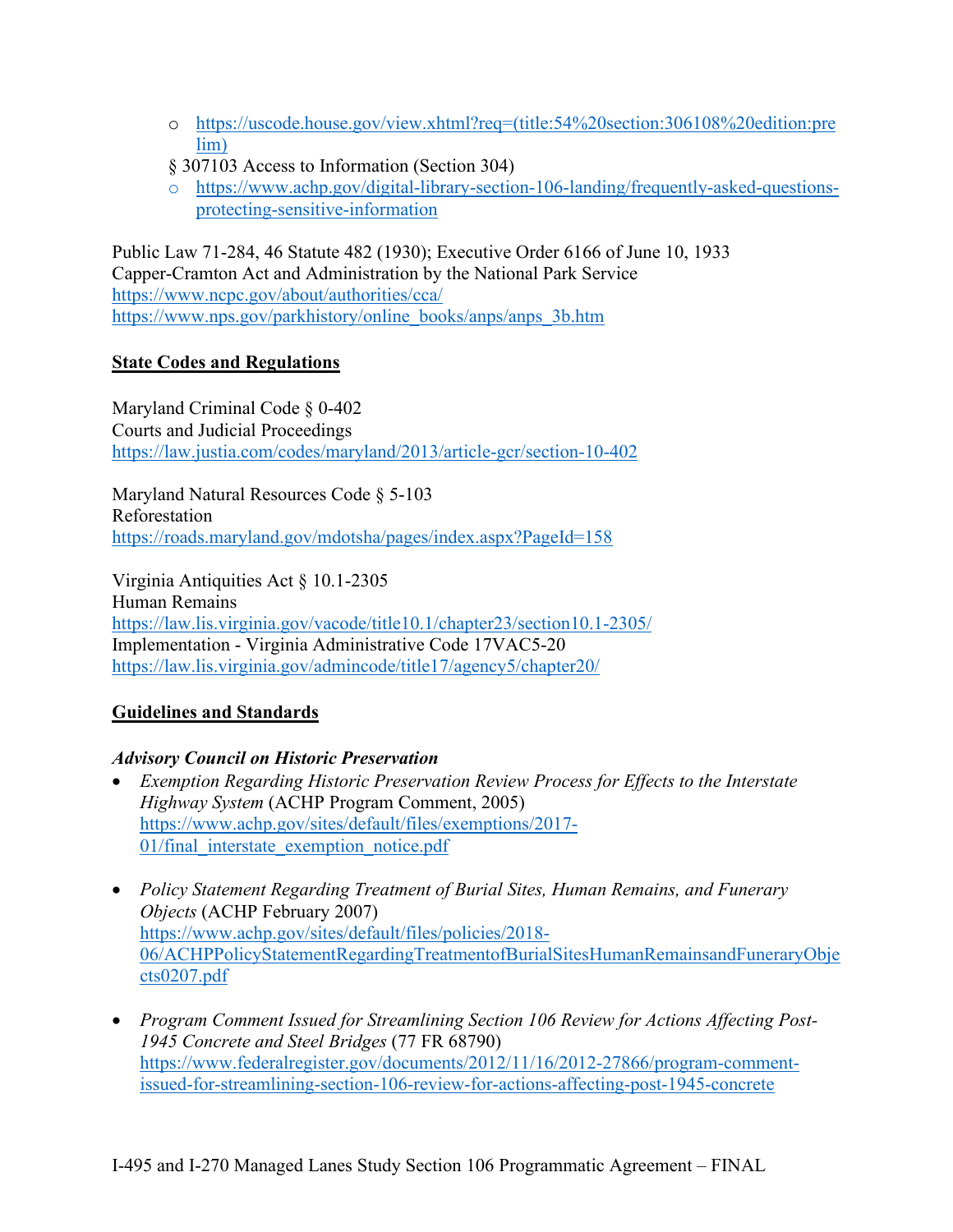• *Section 106 Archaeology Guidance* (ACHP, 2009) https://www.achp.gov/sites/default/files/guidance/2017- 02/ACHP%20ARCHAEOLOGY%20GUIDANCE.pdf

## *The Maryland Historical Trust*

- Standards and Guidelines for Archaeological Investigations in Maryland (Shaffer and Cole 1994) https://mht.maryland.gov/documents/PDF/archeology/Archeology\_standards\_investigations. pdf
- *Technical Update No. 1 of the Standards and Guidelines for Archaeological Investigations in Maryland: Collections and Conservation Standards* (2018) https://mht.maryland.gov/documents/PDF/archeology/Archeology\_standards\_curation.pdf
- Standards and Guidelines for Architectural and Historical Investigations in Maryland (Maryland Historical Trust, Revised 2019) https://mht.maryland.gov/documents/PDF/research/Survey\_standards\_architecture\_web.pdf

# *The National Park Service*

- Management Policies Section 5, Cultural Resource Management (2006) https://www.nps.gov/subjects/policy/upload/MP\_2006.pdf
- NPS Museum Handbook, National Park Service, revised 2019 https://www.nps.gov/museum/publications/handbook.html
- NRHP Bulletin 15 How to Apply the National Register Criteria for Evaluation (National Park Service revised 1997) https://www.nps.gov/subjects/nationalregister/upload/NRB-15\_web508.pdf
- Other NRHP Bulletins https://www.nps.gov/subjects/nationalregister/publications.htm#:~:text=national%20register %20of%20historic%20places%20bulletins
- The Secretary of the Interior's Guidelines for the Treatment of Cultural Landscapes (1996) https://www.nps.gov/tps/standards/four-treatments/landscape-guidelines/index.htm
- The Secretary of the Interior's Guidelines for the Treatment of Historic Properties (1995, Revised 2017) https://www.nps.gov/tps/standards/treatment-guidelines-2017.pdf
- The Secretary of the Interior's Professional Qualifications Standards https://www.nps.gov/articles/sec-standards-prof-quals.htm **OR** see 48 FR 44738 https://www.nps.gov/subjects/historicpreservation/upload/standards-guidelines-archeologyhistoric-preservation.pdf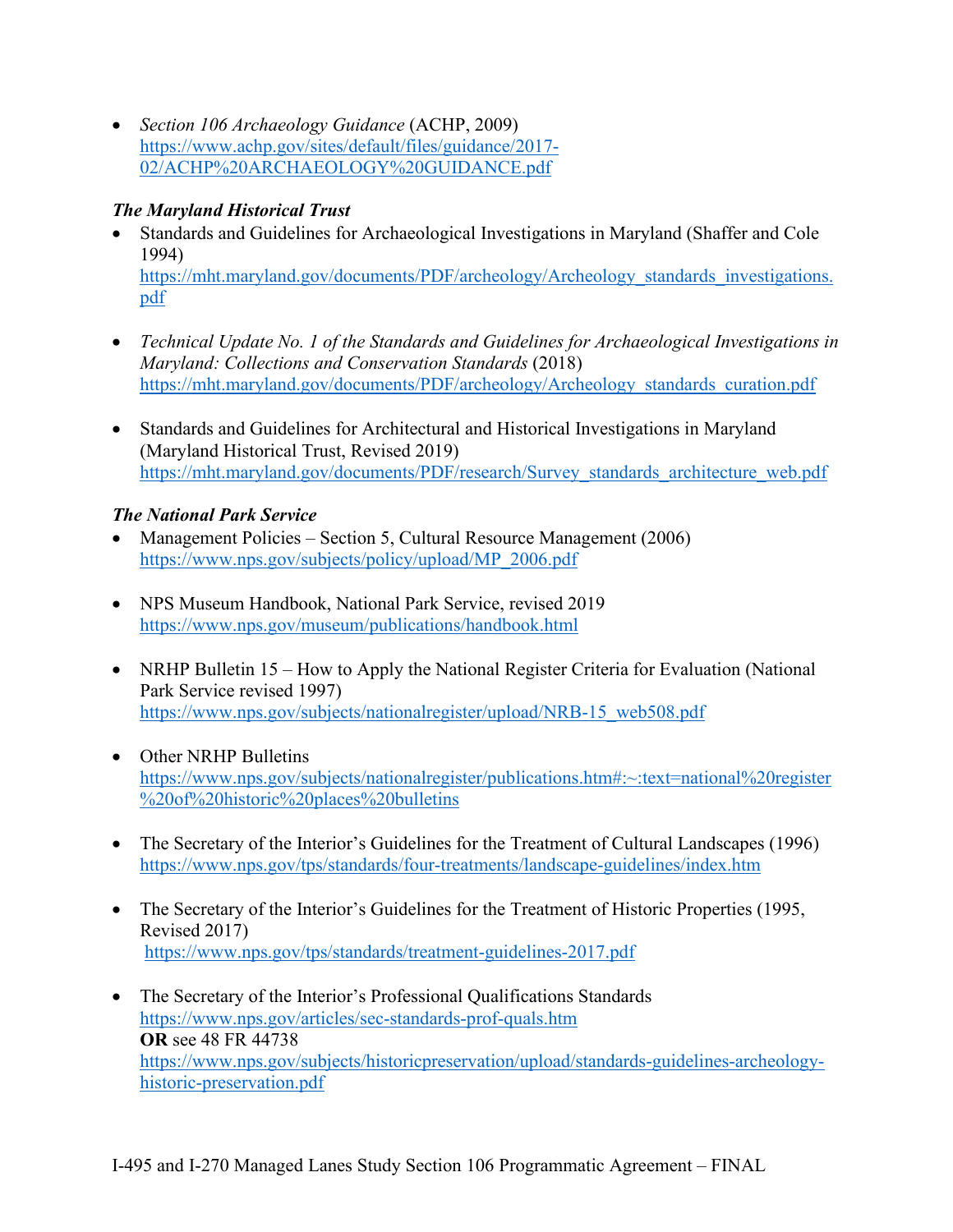- The Secretary of the Interior's Standards and Guidelines for Archeology and Historic Preservation (1983) https://www.nps.gov/subjects/historicpreservation/upload/standards-guidelines-archeologyhistoric-preservation.pdf
- The Secretary of the Interior's Standards for the Treatment of Historic Properties (1995, Revised 2017) https://www.nps.gov/tps/standards/four-treatments.htm OR https://www.ecfr.gov/current/title-36/chapter-I/part-68

#### *The Virginia Department of Historic Resources*

• Guidelines for Conducting Historic Resources Survey in Virginia (Virginia Department of Historic Resources, revised September 2017) https://www.dhr.virginia.gov/wp-content/uploads/2018/06/SurveyManual\_2017.pdf

#### **Other Referenced Information**

- Area of Potential Effects, May 2022 https://oplanesmd.com/wpcontent/uploads/2022/05/MLS\_APE\_Mapping.pdf
- Alternative 9 Phase 1 South project description (currently available here: https://oplanesmd.com/environmental/alternatives/pa/)
- First Agape A.M.E. Zion Church at Gibson Grove parking lot restoration plan (https://oplanesmd.com/wp-content/uploads/2022/04/P3-Gibson-Grove-Church-Parking-Layout.pdf)
- I-495 and I-270 Managed Lanes Study Draft Section 106 Technical Report: https://oplanesmd.com/deis/#:~:text=4(f)%20Evaluation-,appendix%20g,- Cultural%20Resources%20Technical
- MDOT SHA Statewide PA: https://www.roads.maryland.gov/OPPEN/2021\_PA\_Amendment.pdf